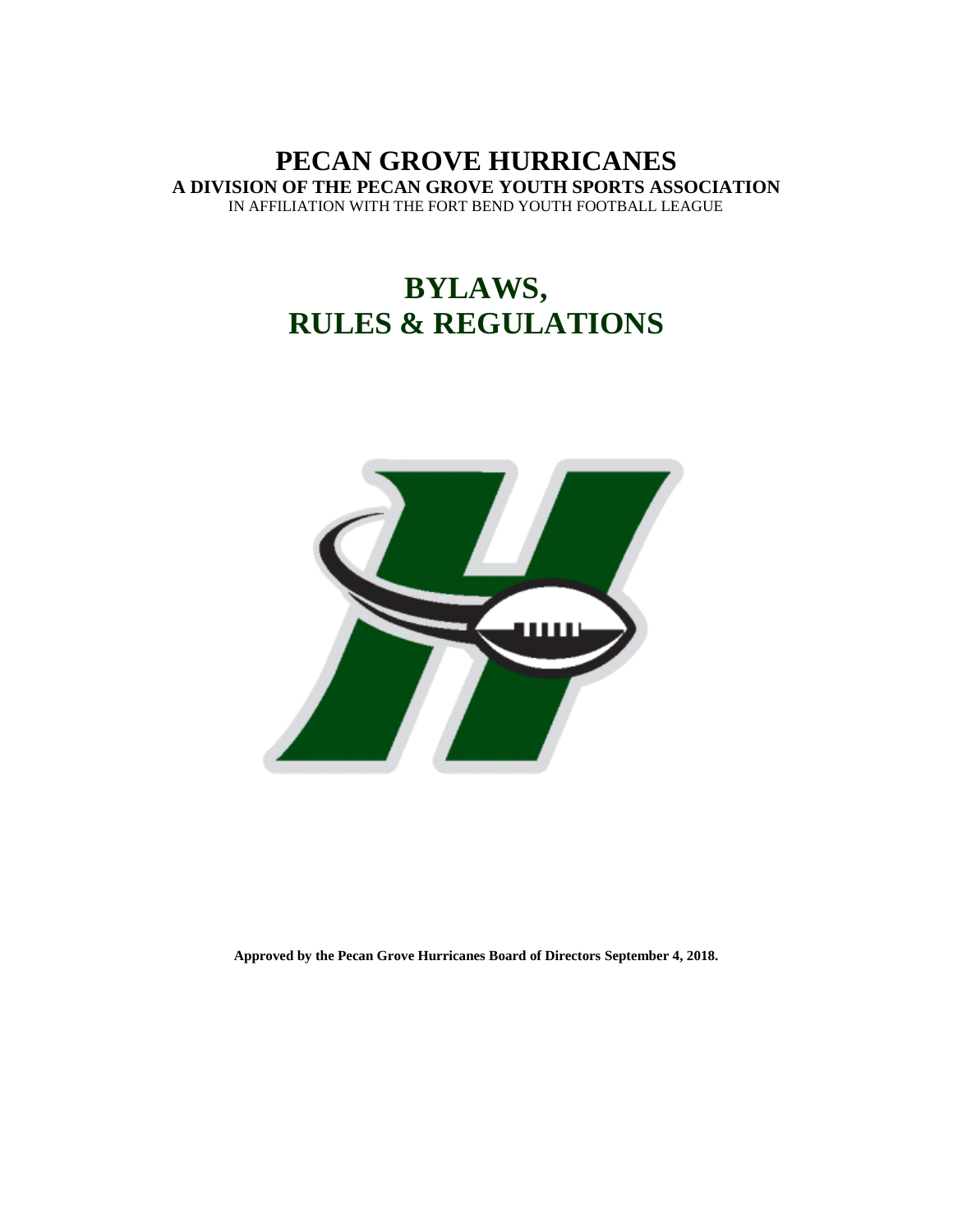# **TABLE OF CONTENTS**

# **BYLAWS**

| Article 1 | Name                                   |
|-----------|----------------------------------------|
| Article 2 | Objective, Mission Statement and Motto |
| Article 3 | Structure                              |
| Article 4 | Membership                             |
| Article 5 | Government                             |
| Article 6 | Disciplinary Action                    |
| Article 7 | Amendments                             |

# **RULES & REGULATIONS**

| Section 1 | General Rules & Regulation        |  |
|-----------|-----------------------------------|--|
| Section 2 | <b>Member Participation</b>       |  |
| Section 3 | Coaches & Directors Rules         |  |
| Section 4 | Equipment                         |  |
| Section 5 | <b>Disciplinary Guidelines</b>    |  |
| Section 6 | <b>Participant Registration</b>   |  |
| Section 7 | <b>Season Play and Operations</b> |  |
| Section 8 | Conflict of Interest              |  |
| Section 9 | Amendment Procedure               |  |

# **ATTACHMENTS**

Attachment 1 Bylaws, Rules & Regulations Member Signature Form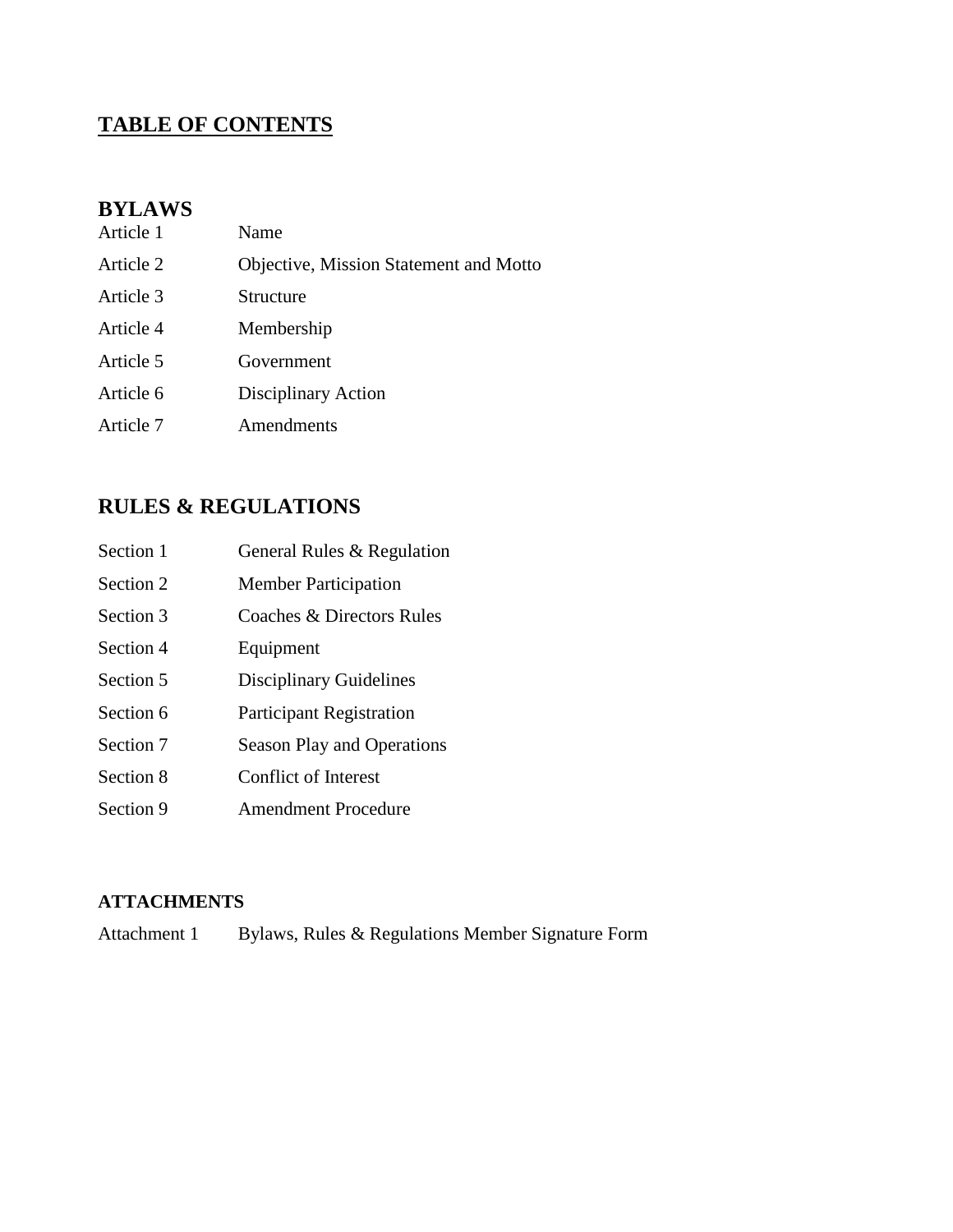# **BYLAWS**

## **Article 1**

#### Name

- **1.1** The name of the organization shall be Pecan Grove Hurricanes. The Pecan Grove Hurricanes are a division of the Pecan Grove Youth Sports Association ("PGYSA").
- **1.2** The Pecan Grove Youth Sports Association is in itself a non-profit, State recognized 503(c) organization.
- **1.3** The Pecan Grove Hurricanes shall hereafter be referred to as The Hurricanes.
- **1.4** The Hurricanes shall be in compliance with the State of Texas Non-Profit Act of 1962.
- **1.5** The Hurricanes are a franchise participating in the Fort Bend Youth Football League ("FBYFL") a non-profit unincorporated 503(c) organization.

## **Article 2**

## **Objective**

- 2.1 To ensure that each member understands, complies with, and accepts the overall responsibility of upholding The Hurricanes bylaws, rules and regulations.
- 2.2 To provide support for and coordinate all activities of the members that comprise The Hurricanes.
- 2.3 To provide a basis for parent and child relationships through athletic, social, and community projects.
- 2.4 To teach the basic fundamentals of football and cheerleading for the purpose of having a better understanding of each sport.
- 2.5 To instill character, responsibility, and respect for fellow players, coaches, and the community.
- 2.6 These bylaws are intended to supplement the rules and regulations of the PGYSA and FBYFL. The rules of the FBYFL shall have overall control and shall supersede any Section of these bylaws.

## Pecan Grove Hurricanes Mission Statement

The Pecan Grove Hurricanes mission is to mentor, build character and prepare the community youth for future life endeavors through a quality, competitive, moral and safe football and cheer program that teaches the fundamentals of each sport.

Pecan Grove Hurricanes Motto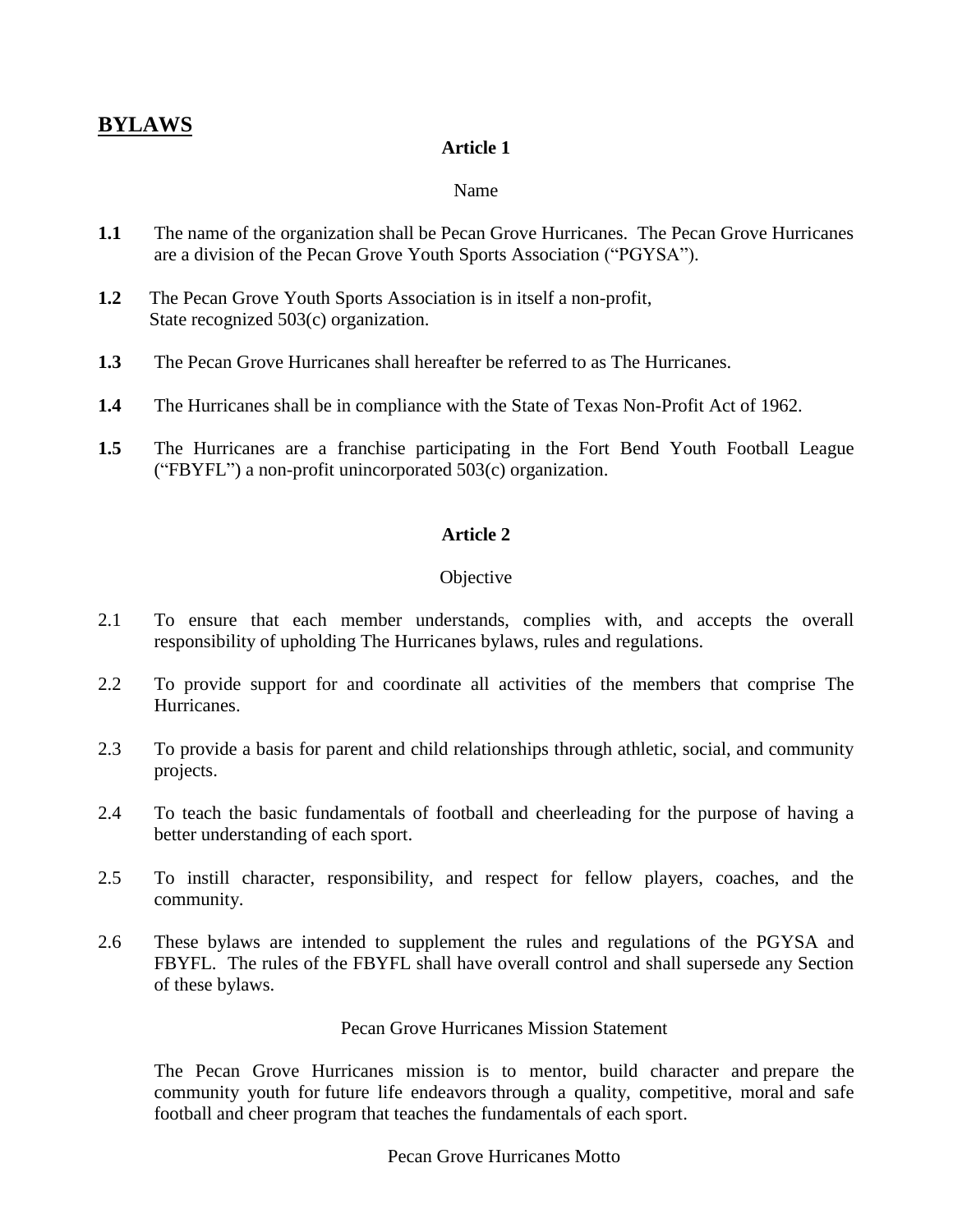The Pecan Grove Hurricanes Motto is "Passion, Discipline, and Commitment. Faith & Family First, and we NEVER Give Up - The Hurricane Way."

#### **Article 3**

#### **Structure**

- **3.1** The Hurricanes are a division of the Pecan Grove Youth Sports Association, a non-profit organization, and a member of the Fort Bend Youth Football League, and thus shall be organized and operated in accordance with FBYFL's bylaws.
- **3.2** The overall governing body is comprised of The Hurricanes Board of Directors ("BOD"). The Hurricanes BOD is responsible for establishing rules and regulations, expanding the program, and/or preserving the uniformity and ideals of The Hurricanes organization.
- **3.3** The Hurricanes shall be comprised of those participating members who are elected by the members of the organization or appointed by The Hurricanes BOD.
- **3.4** The Hurricanes BOD shall be comprised of all elected or appointed voting members.
- **3.5** The Hurricanes elected and appointed member positions shall be as follows:

Elected, Voting Member Positions: President Vice President Secretary Treasurer Athletic Director Asst. Athletic Director Athletic Director – Cheer Asst. Athletic Director - Cheer Fundraising Director Sponsorship Director Merchandise Director Concession Director Special Events Coordinator Appointed, Voting Member Positions Team Mom Director Head Coach Director

Appointed Non-Voting Member Positions

Senior Football Head Coach (Nominated by Athletic Director/Approved by Board) Junior Football Head Coach (Nominated by Athletic Director/Approved by Board) Sophomore Football Head Coach (Nominated by Athletic Director/Approved by Board) Freshman Football Head Coach (Nominated by Athletic Director/Approved by Board) Flag Football Head Coach (Nominated by Athletic Directors/Approved by the Board) Football Coaching Staff (Nominated by respective Head Coach/Approved by AD) *Senior Cheer Head Coach (Nominated by Cheer AD/Approved by Board) Junior Cheer Head Coach (Nominated by Cheer AD/Approved by Board) Sophomore Cheer Head Coach (Nominated by Cheer AD/Approved by Board) Freshman Cheer Head Coach (Nominated by Cheer AD/Approved by Board)*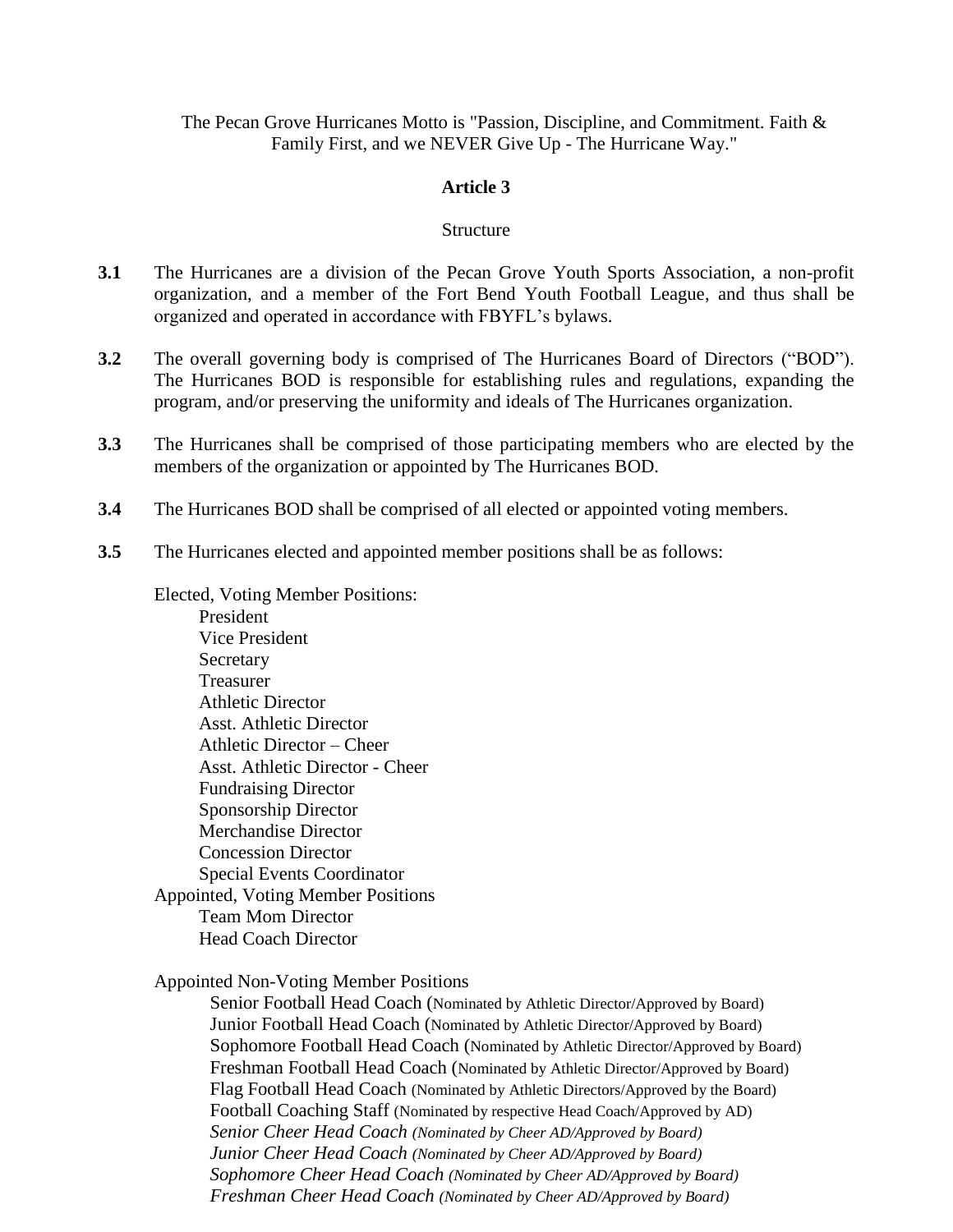*Pom Cheer Head Coach (Nominated by Cheer AD/Approved by Board) Cheer Coaching Staff (Nominated by respective Head Coach/Approved by AD)* Team Moms (Nominated by Board/Approved by Head Coach)

Any member position that is elected or appointed after the time of the ratification of these By-Laws shall conform to the rules set forth by these By-Laws.

**3.5** Spouses/immediate household family members elected or appointed to The Hurricanes BOD may not hold more than one voting member board position.

# **Article 4**

## Membership

- **4.1** Organization membership shall be open to the public.
- **4.2** A minimum of one (1) year of your child participating entitles an individual to be eligible for nomination and election of any elected or appointed position, unless a special election is granted to fill an unoccupied position, then this election shall be open to the public. A minimum of one (1) year Board Membership entitles a person to be eligible for nomination and election for the following positions: President and Vice Present.
- **4.3** Organization membership entitles an individual to hold any office or to participate on any committee at the Pecan Grove Youth Sports Association or Fort Bend Youth Football League level.
- **4.4** Membership meetings shall be held not less than once a month in the off-season and not less than twice per month during the season unless otherwise specified by the BOD. All Voting Board Members are expected to attend 75% of the off-season meetings (December-July) and 75% of the season meetings (August – November). Any individual not attending regularly scheduled meetings in accordance with the above stated standard is subject to removal from office. No attendance requirements will be set for non-voting members; however, attendance is encouraged. Attendance records will be maintained by the Secretary and reviewed by the President or Vice President. Attendance results will be presented to the BOD quarterly.
- **4.5** Membership meetings are open to all members and any person affiliated with The Hurricanes organization unless otherwise specified. Affiliates must wait until recognized by the President or meeting chairperson before commenting at any meeting. Such opportunity will be given at each membership meeting.
- **4.6** Members shall maintain a good financial standing with The Hurricanes, pay all bills, satisfy all obligations when they become due, maintain and provide financial records on any organization related transaction if required, and return equipment loaned by The Hurricanes in a timely manner.
- **4.7** Members shall be responsible for maintaining accurate notes and records as they pertain to the BOD, their individual functional responsibilities, and decisions made at BOD meetings. These notes and records shall be collected on or before the date of the final BOD meeting. These notes and records shall be redistributed to the new BOD at the Annual Meeting in January.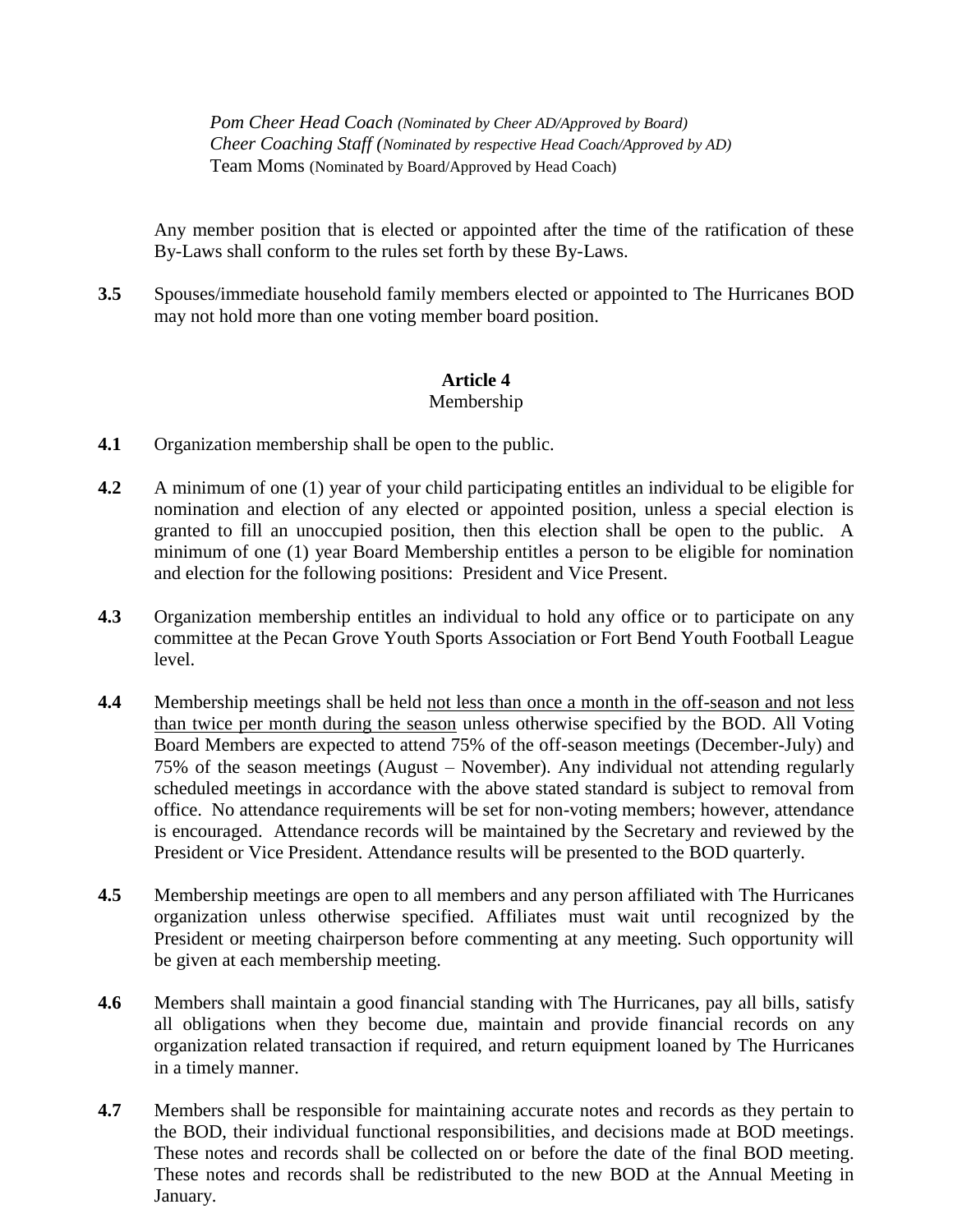**4.8** Background checks will be completed for sexual assault and child molestation on all individuals holding an official voting or non-voting position with The Hurricanes organization. When necessary, additional checks will be performed for criminal records. The Hurricanes BOD will submit an official roster and application of all volunteers/coaches to the FBYFL EX BOD by the final scheduled BOD Meeting in the month of July of each year. Only FBYFL EX BOD approval will permit an individual to perform in an official capacity with The Hurricanes. Returning applicants will be checked by zip codes for current violations.

#### **Article 5**

#### Government

- **5.1** The Hurricanes shall be governed by the BOD comprised of the Member positions listed in Article 3.5.
- **5.2** At the end of the regular Football season, nominations shall be accepted in writing for open BOD positions. If possible, requests for nominations will be announced prior to the last regular game of the season. When more than one nomination is received for any one position, elections shall be held before the final Board meeting of the year for the upcoming year, typically at Banquet. All new BOD members should attend the final BOD meeting for the outgoing BOD.
- **5.3** All elected BOD members shall hold office for a term of two (2) complete years and may be eligible for re-election. Any BOD member returning for the second year of their term shall have the option to fill any upcoming vacant position with BOD approval prior to the announcement of vacancies. Any BOD member eligible for re-election shall have the discretion of self-nominating for any upcoming vacant position with BOD approval prior to the announcement of vacancies. Returning BOD members shall be announced as candidates during the announcement of vacancies.
- **5.4** Any elected BOD member position that is not filled or that becomes available during the season may be filled immediately by appointment by the BOD. All members appointed in this manner shall be subject to re-election at the end of the year.
- **5.5** All appointed inductees shall be subject to re-election at the end of each year. Appointments require 2/3 approval vote by the quorum.
- **5.6** The BOD reserves the right to review and select all appointed positions.
- **5.7** The Fort Bend Youth Football League reserves the right to approve all individual BOD members each year.
- **5.8** A quorum of 51% of the BOD must be present to call a meeting of the BOD to order.
- **5.9** Approval by a majority of the quorum shall be required for any vote of the BOD. Any member holding more than one position shall only have one vote. In the case of a tie vote, the President shall have the right to vote and shall have only one vote.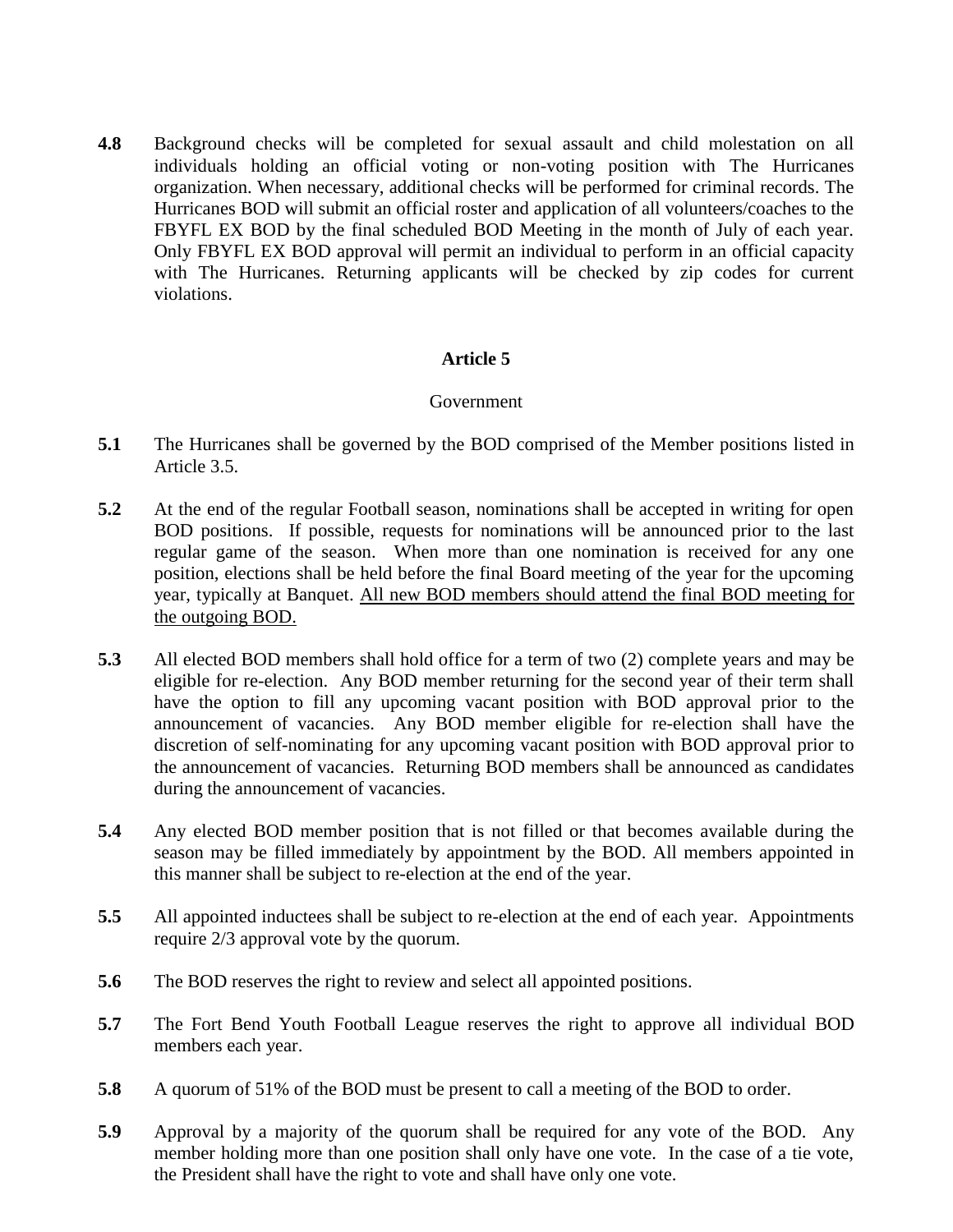- 5.10 The Annual Meeting for New Member induction and voting for appointed positions will be held during the second week in January. The calendar for regular meetings will be established at the Annual Meeting. Emergency Meetings can be called by the President with 48 hours notice and must have a quorum present to call the meeting to order.
- 5.11 Every meeting shall include, but not be limited to the following: Roll call, approval of the prior metting minutes, treasurers report, report of each committee/operational group, unfinished business, new business, disciplinary actions (if needed), discussion from the floor, adjournment. Each report shall be limited to 5 minutes of floor presentation time during a BOD meeting with up to 5 minutes of question/answer time prior to a vote. If additional time is required prior to a vote, the President should direct the formation of a special committee.
- 5.12 Each appointed committee shall be created under the direction of a BOD member. The responsible BOD member in conjunction with committee members shall update the BOD on the progress of the committee at each BOD meeting.
- 5.13 The Robert's Rules of Conduct shall govern all proceedings not covered by these bylaws. Voting procedures are as follows: A motion to vote must be made by any BOD member. Another BOD member must second that motion for voting to proceed. The President shall announce and direct the vote. The vote will be conducted by hand or ballot tally. The Vice President and Treasurer (or duly appointed substitutes) shall tally the vote and agree upon the tally. The President shall announce the results. The Secretary shall record the results.
- **5.14** Responsibilities of the Voting Board of Directors:
	- President: President shall act as Chairman at all membership meetings; and shall maintain overall responsibility of all activities, operations and/or tasks related to The Hurricanes organization and key community partnerships/relationships. General duties shall include representing the Franchise with respect to the meetings and proceedings of the Pecan Grove Youth Sports Association and Fort Bend Youth Football League. Reporting the decisions and discussions of the FBYFL at BOD meetings. Preparing and coordinating BOD meeting agendas. The President shall be responsible for coordinating registration dates and special events dates with the Gators and with the HOA when events/games are to be held at Belin Park. The President shall communicate with the PGYSA for the coordinated reservation of Pecan Grove Park on Pitts Road. In coordination with the Secretary, the President shall maintain accurate notes and records as they pertain to the BOD and the responsibilities of the President to be turned into the BOD on or before the date of the final meeting and redistributed to the new BOD at the Annual Meeting in January.
	- Vice President: Vice President shall assist the President with overall responsibilities related to The Hurricanes organization and assume the duties of the president in his/her absence in all capacities. General duties shall include representing the Franchise with respect to the meetings and proceedings of the Pecan Grove Youth Sports Association and Fort Bend Youth Football League. Reporting the decisions and discussions of the PGYSA at BOD meetings. Reviewing BOD member participation in meetings. Other general duties shall include overseeing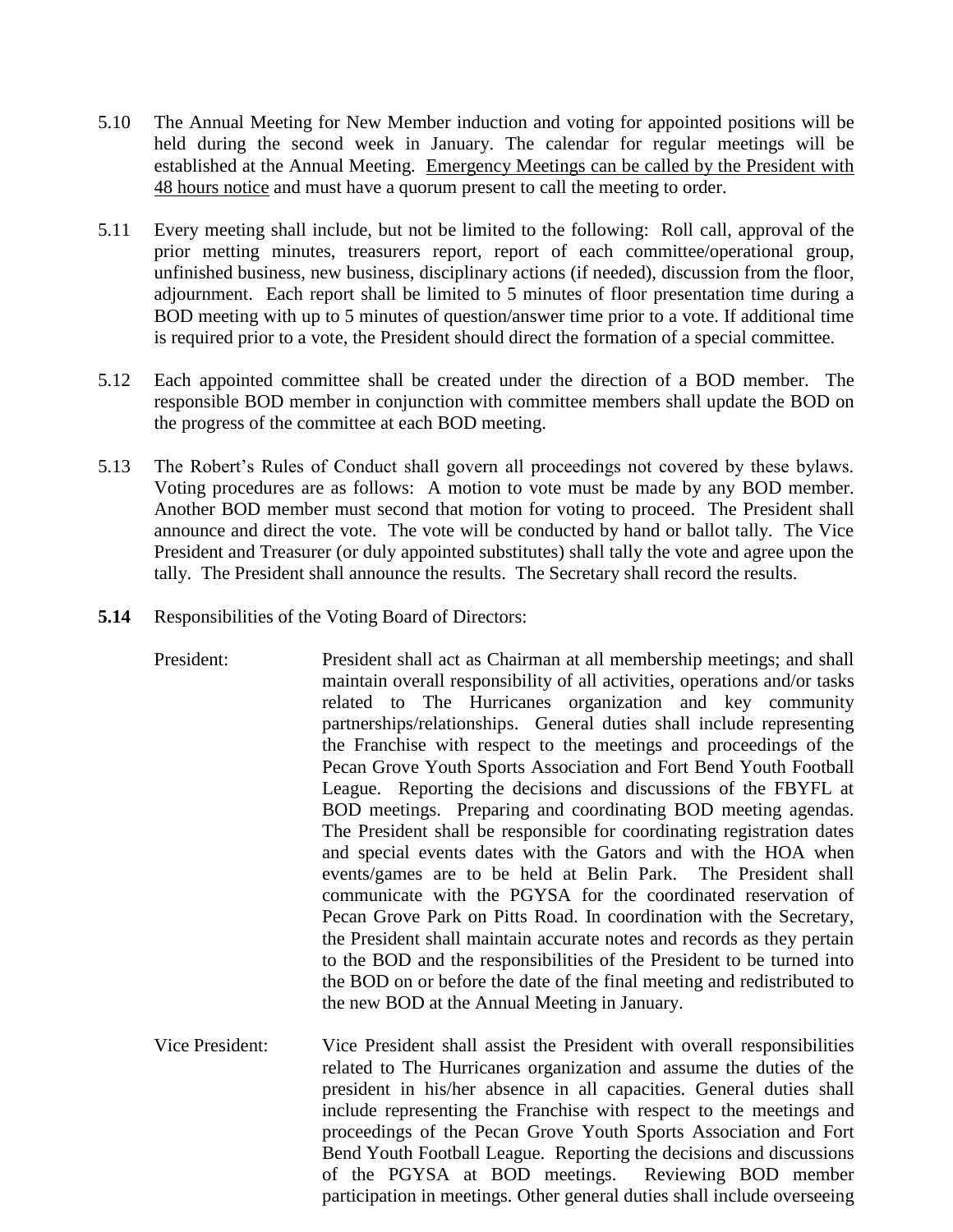the management of all operations and concessions contracts. Together with the Secretary and Head Coach Director, the Vice President shall be responsible for organizing Registration Day. In coordination with the Secretary, the Vice President shall maintain accurate notes and records as they pertain to the BOD and the responsibilities of the Vice President to be turned into the BOD on or before the date of the final meeting and redistributed to the new BOD Vice President at the Annual Meeting in January.

- Secretary: Secretary shall be responsible for recording all communications between any formal entity and The Hurricanes and also, record any communications within the organization. General duties include recording and preparing minutes of meetings, letters, informational bulletins, and website & social media maintenance. The Secretary shall be responsible for coordinating Picture Day. Together with the President and Treasurer, the Secretary shall be responsible for organizing online and physical Registration Days. Together with the Athletic Directors, the Secretary shall be responsible for assembling, collecting, organizing, submitting and monitoring the AD books with the FBYFL. The Secretary shall also be responsible for maintaining accurate notes and records as they pertain to the BOD and the responsibilities of the Secretary to be turned into the BOD on or before the date of the final meeting and redistributed to the new Board Secretary at the Annual Meeting in January.
- Treasurer: Treasurer shall be the custodian of all organization and financial related activities. The Treasurer shall keep complete financial records and present the records at each BOD Meeting. The Treasurer shall coordinate and oversee the accounting and records for all events and activities that require separate budgeting authority. The Treasurer shall be ultimately responsible for maintaining a log of all budgets. All funds in excess of \$1,000 payable shall have two (2) signatures: the President and/or the Vice President and/or the Secretary. All other receivables and payables shall have the signature of at least one of the three appointed signors. General duties shall encompass all bank account bookkeeping, recording all transactions and developing a periodic financial statement, regular financial reporting to the BOD. The Treasurer shall prepare a general budget statement to be published for all members. This budget shall include large categorizations of receiveables and expenses for the previous Season. This budget can be reported in percentages and/or approximate dollar amounts. This budget shall be made available to all members. The Treasurer shall also be responsible for maintaining accurate notes and records as they pertain to the BOD and the responsibilities of the Treasurer to be turned into the BOD on or before the date of the final meeting and redistributed to the new BOD Treasurer at the Annual Meeting in January.

Athletic Director(s)

(AD): Athletic Director(s) shall supervise all football or cheer operations within assigned teams of The Hurricanes organization and is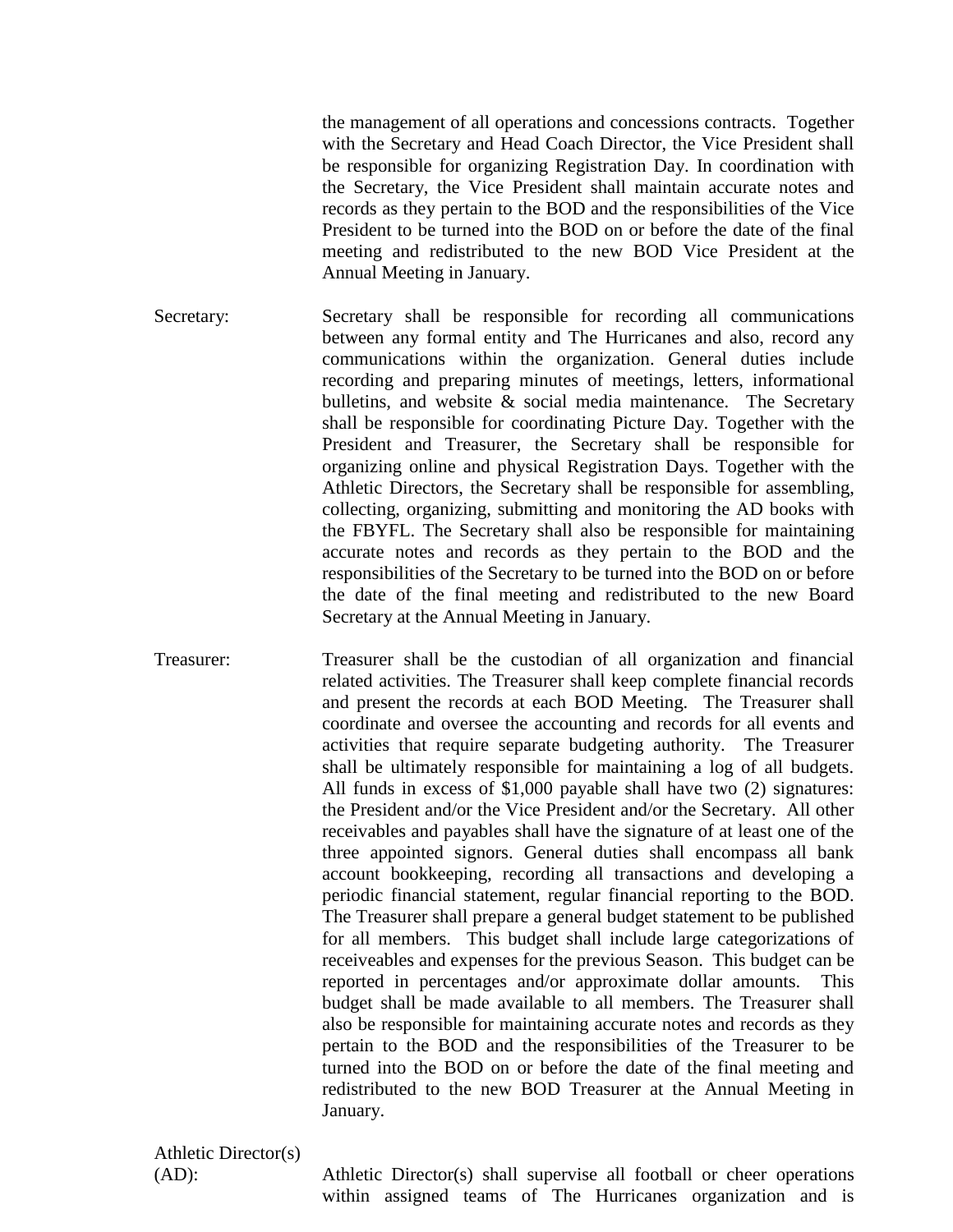responsible for all actions on the practice and playing field. The Hurricanes may elect four Athletic Directors. One to oversee all Cheer, with one assistant for Cheer, one to oversee Flag/Freshman football teams, one to oversee Sophomore/Junior football teams, and one to oversee Senior football teams. Together, the Football ADs will coordinate coverage for all five divisions to ensure at least one AD is present at each division game from beginning to end. Directors must attend at least one league required coaching clinic per year. General responsibilities shall consist of the following, but not limited to, playing field acquisition & set-up (in consultation with the President and PGYSA), equipment & supplies, monitoring and enforcement of timely background checks and required coaching certifications, and all organizational issues on the practice and playing field. Nominating Head Football Coaching staff. Maintaining accurate and complete records for review by the FBYFL. Together with the Secretary, the Athletic Directors shall be responsible for collecting, organizing, submitting and monitoring the AD books with the FBYFL. For each game, football AD's are responsible for AD books, monitor sheets, clipboards, pens, plastic covers in case of rain, securing assigned monitors for the games at their level, game balls, pump, and helmet repair kit. Athletic Directors are also responsible for maintaining accurate notes and records as they pertain to the BOD and the responsibilities of the AD to be turned into the BOD on or before the date of the final meeting and redistributed to the new BOD AD(s) at the Annual Meeting in January.

Head Coach

Director (HCD): Head Coach Director shall assist the President with overall responsibilities related to The Hurricanes organization with a specific focus on the operations of football and cheer teams and players. General duties include coordinating the overall development and training of all coaching staff (football and cheer) as it pertains to the rules of the FBYFL and the needs of the franchise. Attend FBYFL coaching and safety meetings. Together with the President, the HCD shall organize a Hurricane parent meeting to take place prior to the first week of regular season practice and two Head Coach meetings, one to take place prior to first season game and one to take place after week 4 of the regular season. Other general duties shall include overseeing the management of all athletics functions including players/cheerleaders camps and clinics. Together with the Secretary and Vice President, the HCD shall be responsible for organizing Registration Day. The HCD shall also be responsible for maintaining accurate notes and records as they pertain to the BOD and the responsibilities of the HCD to be turned into the BOD on or before the date of the final meeting and redistributed to the new BOD HCD at the Annual Meeting in January.

Team Mom

Director(TMD): Team Mom Director shall facilitate all parental communication & organization dealing with all off the field activities for football and cheer. Head Coaches shall nominate and the BOD shall accept &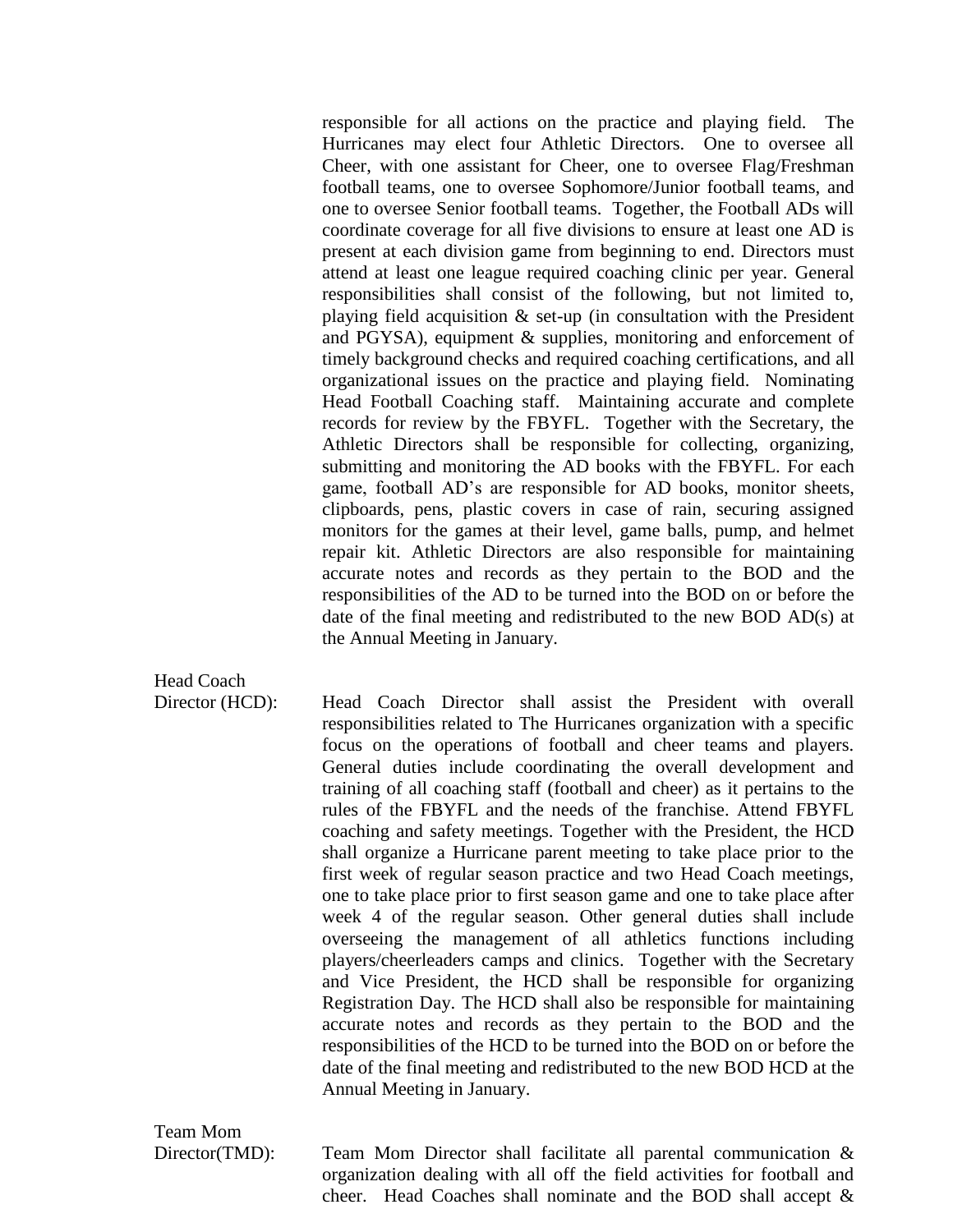approve Team Moms. Team Mom Director is responsible for coordinating the need for and delegating to the teams, parental volunteerism. Team Mom Director is also responsible for collecting accurate team records/team rosters from all team moms and maintaining updated franchise records through-out the season. The TMD shall organize a Hurricanes moms meeting to take place prior to the first week of regular season practice in order to coordinate team moms and advise them of season expectations, and to cover other important topics with general Hurricanes moms. TMD is also responsible for maintaining accurate notes and records as they pertain to the BOD and the responsibilities of the TMD to be turned into the BOD on or before the date of the final meeting and redistributed to the new BOD TMD at the Annual Meeting in January. Fundraising Director (FRD): Fundraising Director shall be responsible for the organization and coordination of all Fundraising events. General duties shall consist of recommending fundraising events, preparing and maintaining budgets for all fundraising events and activities, organizing fundraising events and searching for and applying for grants. The FRD shall also be responsible for maintaining accurate notes and records as they pertain to the BOD and the responsibilities of the FRD to be turned into the BOD on or before the date of the final meeting and redistributed to the new BOD FRD at the Annual Meeting in January. Sponsorship Director (SPD): Sponsorship Director shall be responsible for mapping out a marketing strategy to employ to secure new sponsors and maintain relationships with existing sponsors of The Hurricanes organization, including management of the upkeep, renewal and replacement of Belin advertisement banners. The SPD shall also be responsible for maintaining accurate notes and records as they pertain to the BOD and the responsibilities of the SPD to be turned into the BOD on or before the date of the final meeting and redistributed to the new BOD SPD at the Annual Meeting in January. Merchandise Director (MD): Merchandise Director shall be responsible for the organization and sales of all Hurricanes merchandise. The MD shall also maintain inventory of Hurricane merchandise and coordinate volunteerism for merchandise sales. General duties shall consist of recommending merchandise items, preparing budgets, and organizing volunteers for merchandise sales at games and other events. The MD shall recommend items to BOD for approval prior to purchase, and maintain budgets for all merchandizing. The MD shall coordinate orders, set up payment options, and organize delivery of merchandise, including but not limited to summer camp, BOD and coaches merchandizing orders. The MD shall also be responsible for maintaining accurate notes and records as they pertain to the BOD and the responsibilities of the MD

to be turned into the BOD on or before the date of the final meeting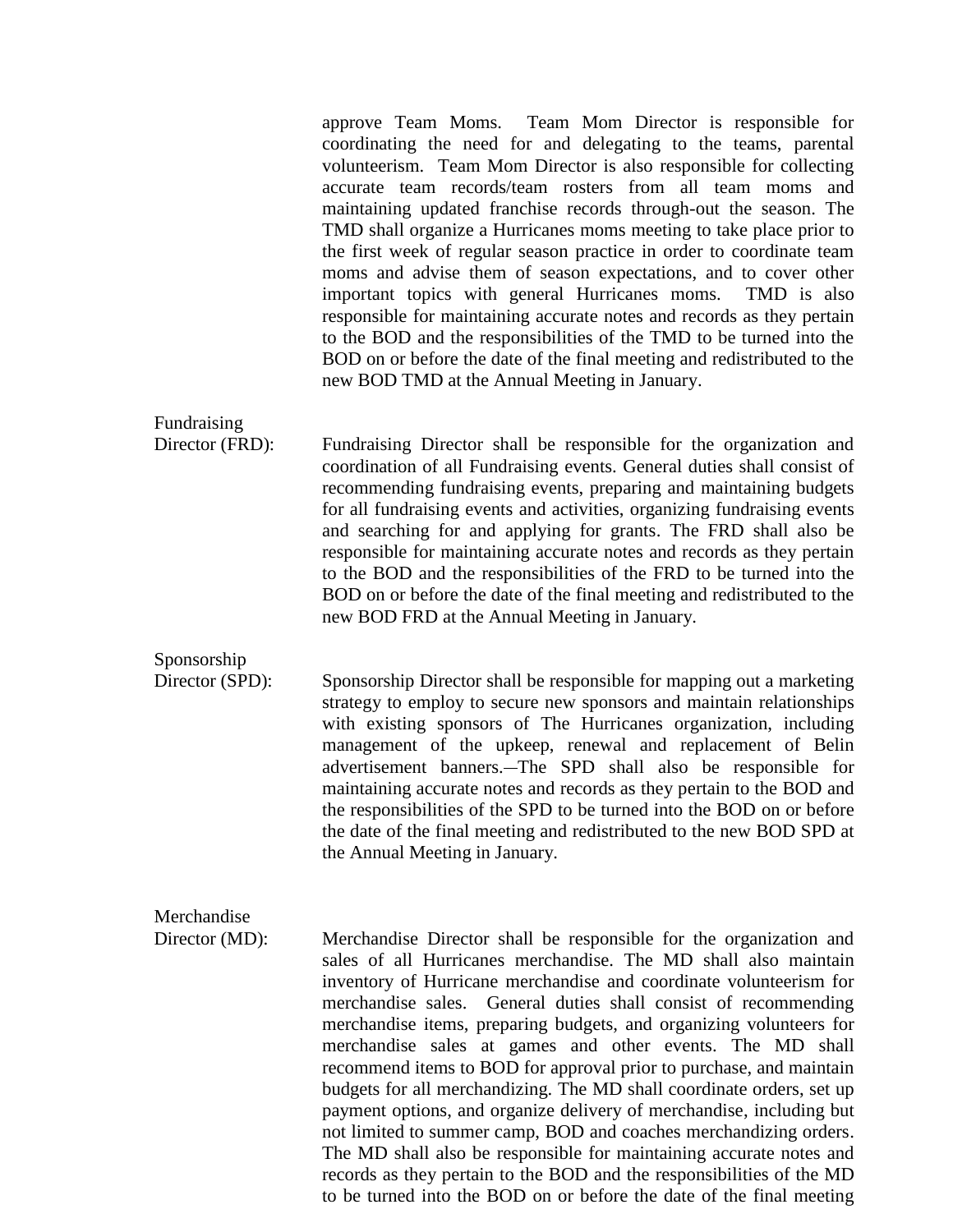and redistributed to the new BOD MD at the Annual Meeting in January.

#### Equipment Director

(ED): Recommend and order team uniforms, distribute and track equipment owned by the Hurricanes, maintain list of recommended brands and vendors for additional equipment that will need to be purchased individually by players. Monitor and maintain equipment and repair needs for Franchise. Recommend and appoint Equipment Committee members representing at least one member from each division to assist with equipment distribution. The ED shall also be responsible for maintaining accurate notes and records as they pertain to the BOD and the responsibilities of the ED to be turned into the BOD on or before the date of the final meeting and redistributed to the new BOD ED at the Annual Meeting in January.

#### Concession

Director (CD): Concession Director shall be responsible for the organization and coordination of Belin concessions. General duties shall consist of recommending and maintaining concession items, preparing budgets, purchasing, and stocking. Coordinating opening/setup and closing/cleanup of concession at home games, including any playoffs. CD shall also be responsible for maintaining accurate notes and records as they pertain to the BOD and the responsibilities of the CD to be turned into the BOD on or before the date of the final meeting and redistributed to the new BOD CD at the Annual Meeting in January.

## Special Events

Coordinator (SEC): Special Events Coordinator shall be responsible for the organization and coordination of all special franchise events. General duties shall consist of organizing franchise related on or off the field activities and/or events such as Homecoming, Banquet, Pep-rallies, season kickoff events, cookouts, and/or Powder Puff games. Preparing budgets for events. Recommend and appoint committees for major events such as Homecoming and Banquet. The SEC shall also be responsible for maintaining accurate notes and records as they pertain to the BOD and the responsibilities of the SEC to be turned into the BOD on or before the date of the final meeting and redistributed to the new BOD SEC at the Annual Meeting in January.

Responsibilities of Non-Voting Members:

# Head Football Coaches: Head Coaches shall be nominated by the Athletic Director(s) for each team level and shall be responsible for all players and assistant coaches actions on the practice and playing field. Head Coaches must attend at least one league required coaching clinic per year. Head Coaches shall approve a Team Mom in coordination with the Team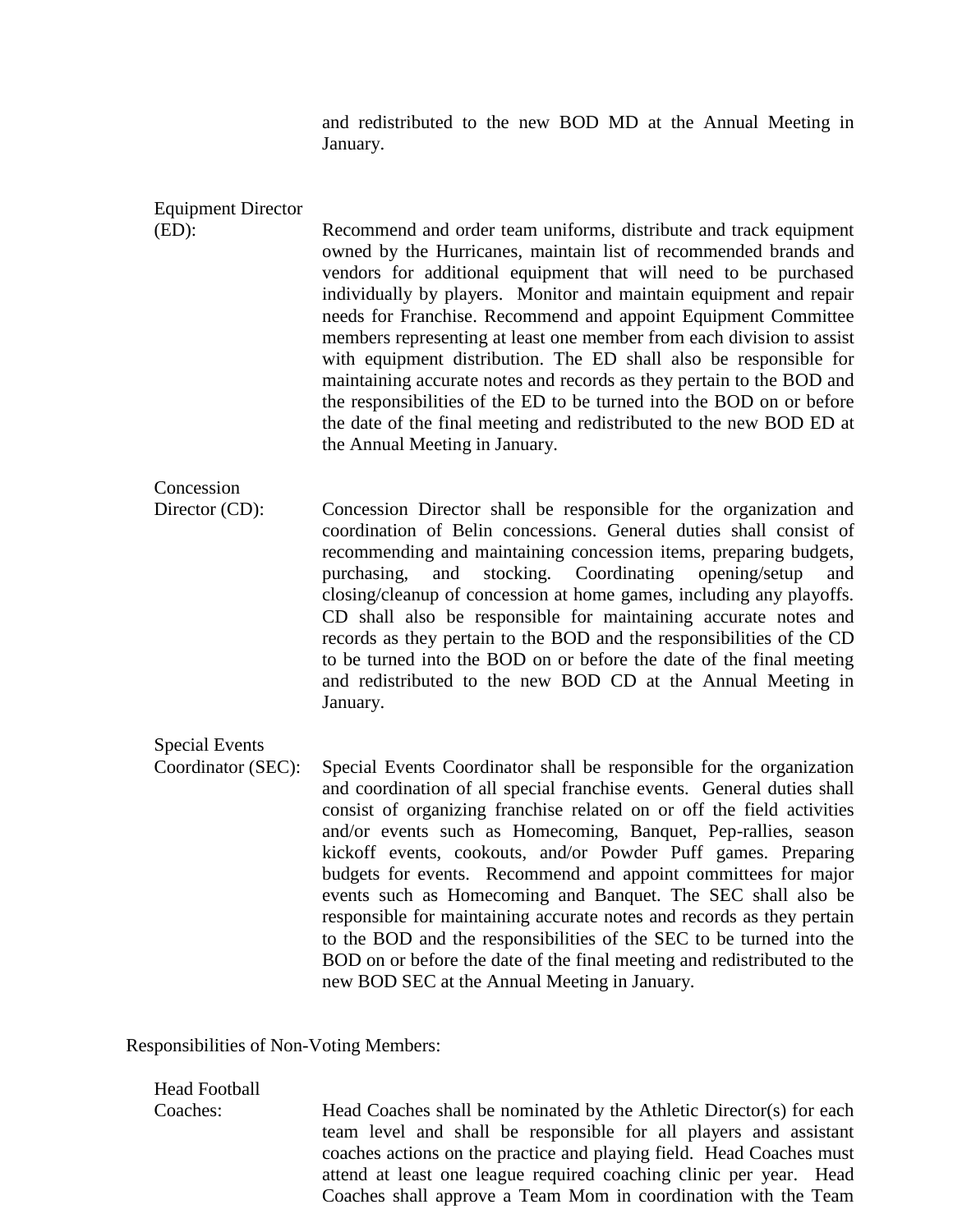Mom Director. General duties shall consist of building a cohesive group of players; teaching safe and fundamental football practices. Recommend and appoint coaching staff. Develop practical football schemes for players and assist the Athletic Director with organizing supplies, equipment and uniforms. Recommend and appoint assistant coaching staff. For away games, coaches are responsible for ensuring water jugs, ice, squirt water bottles, and first aid kits are available. Coaches are responsible for returning water bottles, jugs, ice and/or first aid kits owned by The Hurricanes, and helping the Equipment Director to ensure equipment is returned by all players at the end of the season. In addition, each coaching staff is responsible for all other game day needs including towels, extra mouth pieces, spare chin straps, coaches field passes, etc. Head Cheer Coach: Head Cheer Coach shall be nominated by the Cheer Director. General duties shall consist of building a cohesive group of cheerleaders, teaching safe and fundamental cheer practices. Teach/develop practical and appropriate cheer routines to be used during games, pep rallies and at Cheer Extravaganza. Recommend and appoint coaching staff. Assist the Cheer Director with organizing supplies, equipment and uniforms.

- Recommend and appoint assistant coaching staff. Approve Team Mom(s) in Coordination with the Team Mom Director.
- Assistant Coaches: Assistant Coaches shall be appointed by the Head Coaches to assist the Head Coach in all aspects of athletic and team development.
- Team Moms: Assist Team Mom Director in coordinating communications with all parents and players. Assist Coach with registration. Coordinate preassigned volunteer duties and other volunteer requests from the BOD. Coordinate team entry through Hurricanes blow up or team banner at the beginning of each game.

## **Article 6**

#### Disciplinary Action

- **6.1** Any elected member may be removed from office by a 2/3 quorum of the BOD.
- **6.2** Any appointed member may be removed from office by the BOD member who appointed the position with the 2/3 approval of the BOD.
- **6.3** Disciplinary sanctions may be administered by the President or Vice President with the approval of the BOD in accordance with The Hurricanes Disciplinary Guidelines stated in the Rules & Regulations on any member that violates the FBYFL, Pecan Grove Youth Sports Association, or The Hurricanes' Bylaws, rules & regulations.
- **6.4** Any decision or recommendation in reference to disciplinary action pertaining to any member shall be brought to the attention of the stated violator both verbally and in writing, not later than five (5) days after said incident.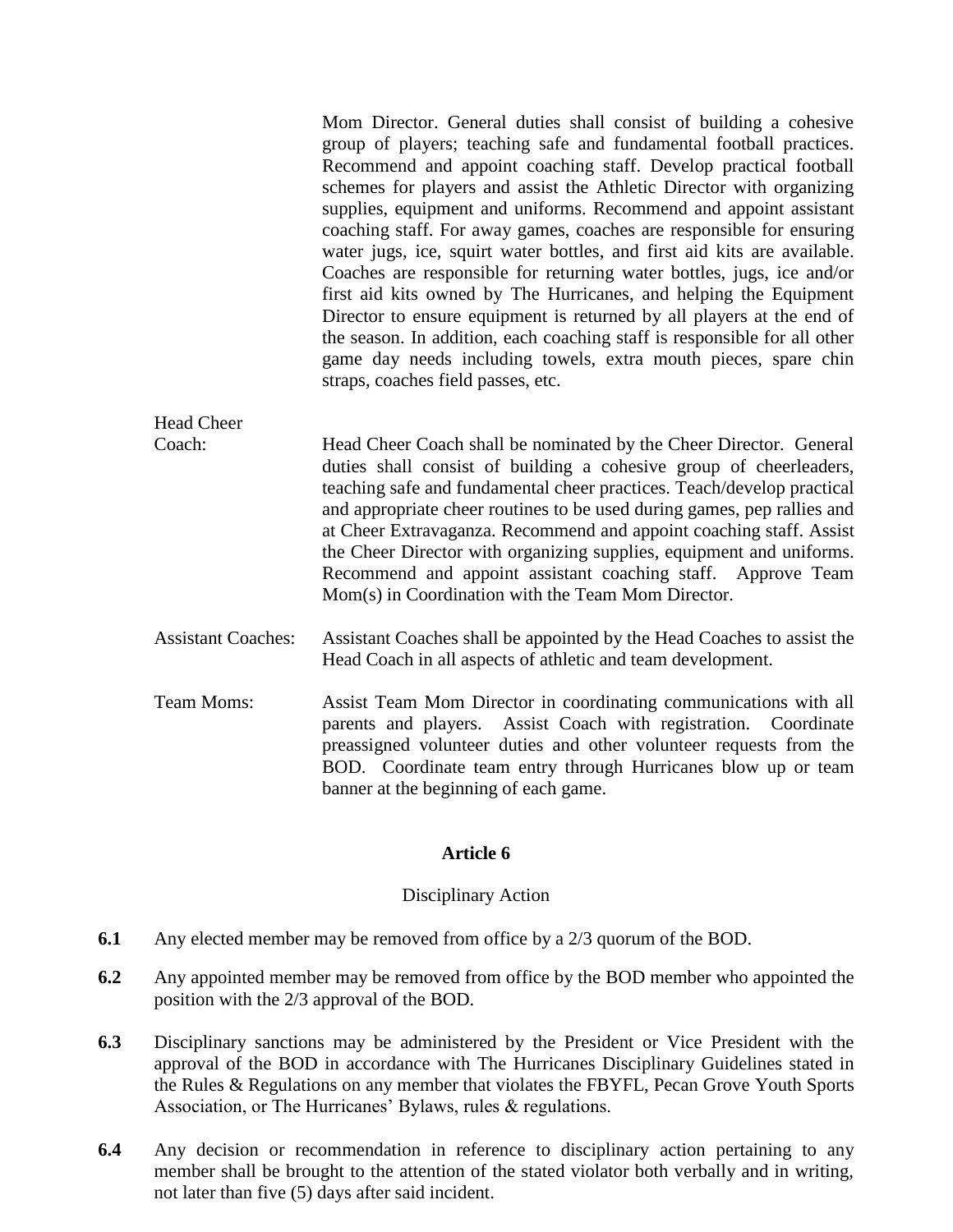- **6.5** All members have the right to appeal any disciplinary action set forth by the BOD within seven (7) days.
- **6.6** The BOD shall hear all appeals and a 3/4 quorum shall be required to overturn any disciplinary decision or recommendation. In the case of a BOD removal decision, a special committee consisting of two (2) BOD members and the FBYFL's Board of Directors shall hear the appeal.
- **6.7** Any disciplinary appeal pertaining to an individual member or members shall be heard and a decision shall be rendered within ten (10) days of the disciplinary sanction imposed date. Any member appealing disciplinary actions or recommendation shall be suspended from all organizational activities until the appeal is resolved.

## **Article 7**

#### **Amendments**

- **7.1** The Sections of The Hurricanes' Bylaws, Rules & Regulations may at any time be amended and replaced by a 2/3 approval vote by a quorum of the Board of Directors. Any amendment proposal must be sponsored by a BOD Member and have been presented for discussion at a prior BOD meeting. Any amendment proposals or proceedings must be published on the meeting agenda no later than 10 days prior to the voting meeting.
- **7.2** Rules discussion shall begin at the first meeting in October and conclude during or prior to the last meeting of the year. Any changes that are approved will take effect for the subsequent year. At the final BOD meeting of each year, the BOD shall approve the Bylaws that will pass to the next year's BOD. No changes will be made to the Bylaws at other times unless mandated by the PGYSA or FBYFL Boards.

# **RULES & REGULATIONS**

#### **Section 1**

#### General Rules & Regulations

- **1.1** The Hurricanes BOD shall have discretionary authority over any subject not specifically or generally included in the rules & regulations.
- **1.2** No elected member or members shall be empowered to waive any of the rules and regulations except as specifically authorized therein.
- **1.3** Complaints regarding any aspects of The Hurricanes organization should be submitted in writing to the BOD, with a copy directed to a member of the PGYSA and FBYFL Board of Directors.
- **1.4** If PGYSA or FBYFL's rules and regulations conflict with any of The Hurricanes' bylaws, rules & regulations or adopted procedures, such Hurricane's bylaws, rules & regulations or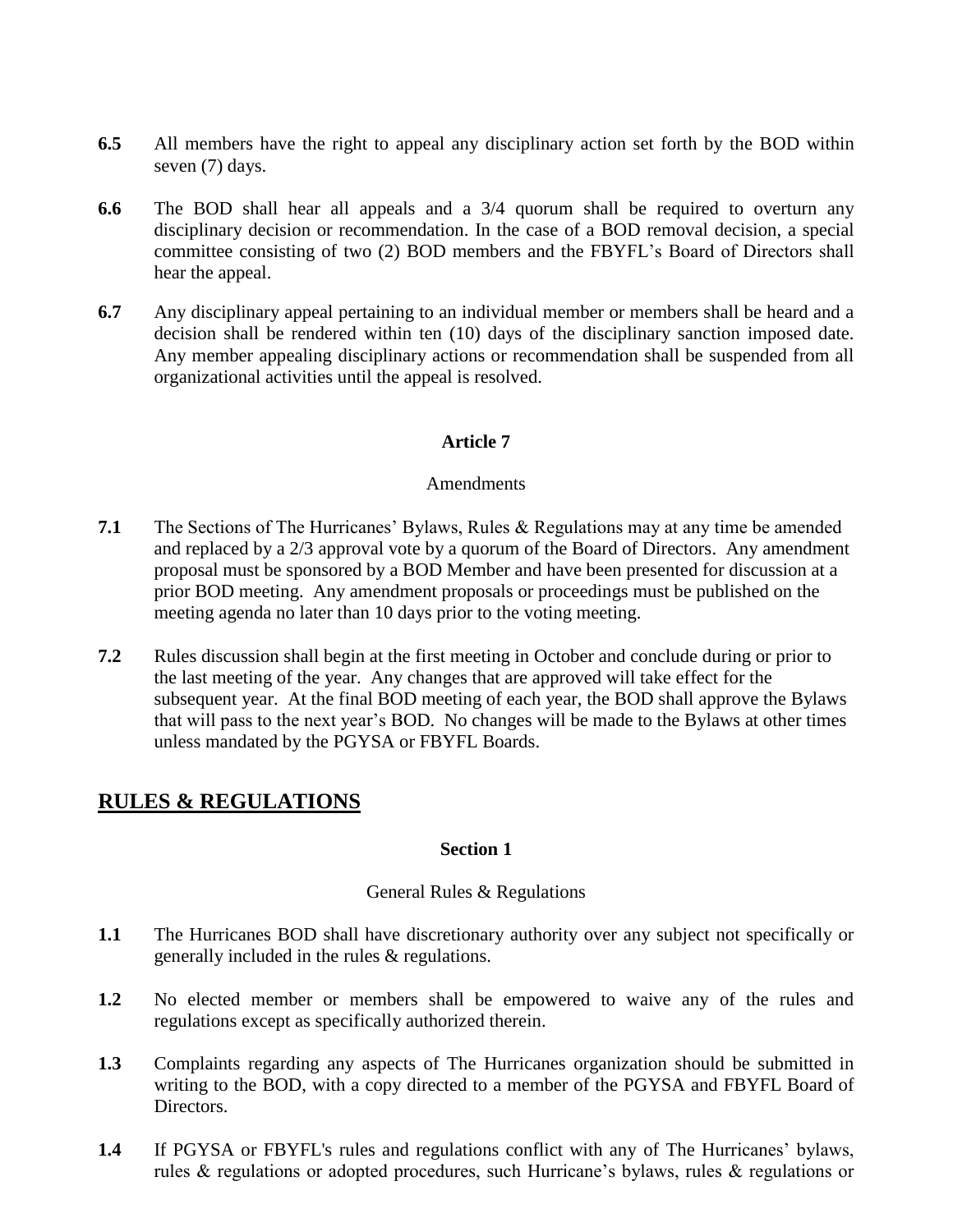adopted procedures shall be automatically nullified to the extent required to eliminate the conflict as long as The Hurricanes remain in the PGYSA and FBYFL.

- **1.5** Profane or abusive language will not be tolerated.
- **1.6** The Hurricanes shall have a minimum of one meeting per month during the off season and a minimum of two meetings per month during the football season (August through November). The time and place of these meetings must be advertised to the general membership. Meeting agendas shall be posted no later than one week prior to meeting in the off season and three days prior to meetings during football season. Lacking a posted agenda, the agenda outlined in Paragraph 5.11 shall supercede. A copy of the minutes of the meeting, signed by the Secretary shall make it official. No official business can be conducted in any other manner unless special circumstances require an alteration in procedure. Only business that is recorded in the minutes is official. Insurance covers only official meetings, decisions and functions of The Hurricanes. Any official, person or persons operating outside the framework of these rules and regulations does not represent The Hurricanes.

#### **Monthly off-season meetings are generally held in December, January, February, March, April, May, June, and July usually in the second week of December and the second week thereafter. During the season, meetings will generally be held no less than bi-monthly, usually in the first and third weeks.**

- **1.7** No member shall solicit or receive funds in the name of The Hurricanes without written consent of The Hurricanes governing body. Accordingly, all contributions accepted on behalf of the Hurricanes will be accepted with the approval of the BOD.
- **1.8** All members are encouraged to wear the selected staff uniform or identification during all games and special events. The BOD shall decide upon and order the selected staff uniform or identification prior to the regular season.
- **1.9** No member shall condone actions unbecoming to good sportsmanship or to children's activities.
- **1.10** All vacant and/or appointed positions shall be elected or appointed during the January Annual Meeting. If at that time no qualified individuals are selected, a special nominating committee shall be appointed to recruit qualified individuals for immediate election or appointment to the above vacant positions.

## **Section 2**

## Member Participation

- **2.1** It is the responsibility of all members to provide a continuous safe and productive atmosphere for each participant in The Hurricanes' organization.
- **2.2** It is the responsibility of all members to help and assist in all registration / recruiting functions required to fill all participant levels.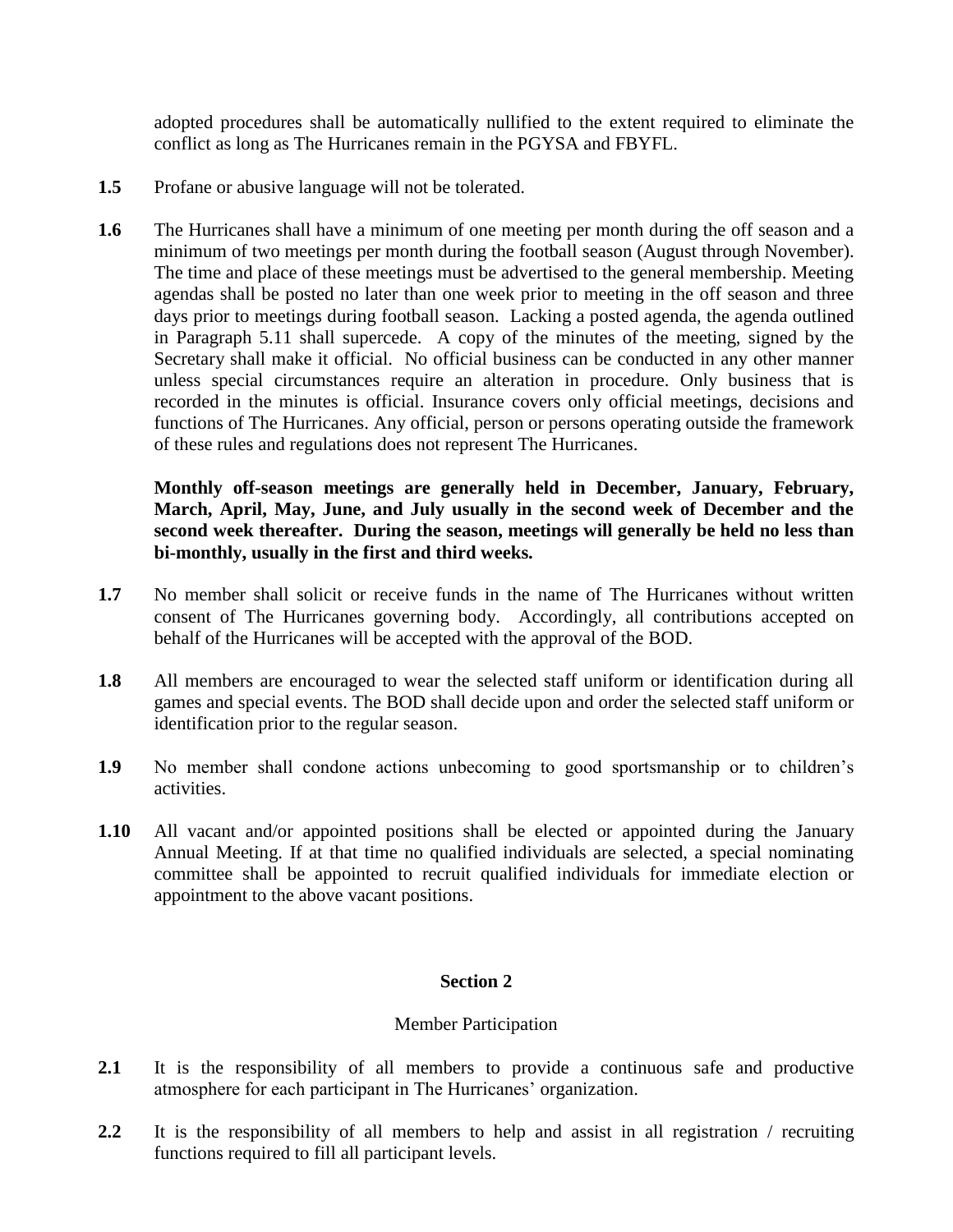- 2.3 It is the responsibility of all members to help and assist in all fundraising activities necessary to provide adequate funds for organization operations.
- **2.4** Elected and appointed members are expected to attend all regular scheduled meetings throughout the year; attendance to at least 75% of all regular scheduled meetings is required.
- **2.5** An elected or appointed member may hold two separate elected or appointed positions if the current BOD deems it necessary to staff said positions due to lack of qualified participation. Said member shall be efficient in both positions without neglecting either position's responsibilities or duties. Said member shall only have one (1) vote in all decision matters of the BOD.
- **2.6** Each elected and appointed member must fulfill all requirements of their appointed or elected position to the best of their ability.
- **2.7** Lack of the above member participation guidelines by elected and/or appointed members shall be considered a class 1 or class 2 offense and shall be addressed accordingly, see Section 5 - Disciplinary Guidelines.

#### **Section 3**

#### Coaches and Directors

- **3.1** Coaches may hold up to two coaching position if approved by the BOD. Coaches may only be Head Coach for one football level and Assistant Coach of a second football level if approved by the BOD.
- **3.2** Coaches, Directors, and Assistants must at all times comply with the following Coaches Rules of Conduct:
	- A. Coaches, Directors, and Assistants must display good conduct at all times in the presence of boys and girls. They must never argue among themselves or with other officials in the presence of any boy, girl or parent.
	- B. Coaches, Directors, and Assistants should not push or hit any child under their supervision unless a fundamental stance or play is being taught.
	- C. Coaches, Directors, and Assistants should not use derogatory remarks toward any boy or girl under their supervision. The use of profanity is strictly forbidden at all times.
	- D. Coaches, Directors, and Assistants should not badger, ridicule or harass any official, nor allow any team member to do so.
	- E. Coaches, Directors, and Assistants may not punish a player in any way for inadvertently incurring a penalty.
	- F. Coaches, Directors, and Assistants should instill in the players the spirit to win, but good sportsmanship must be taught above all.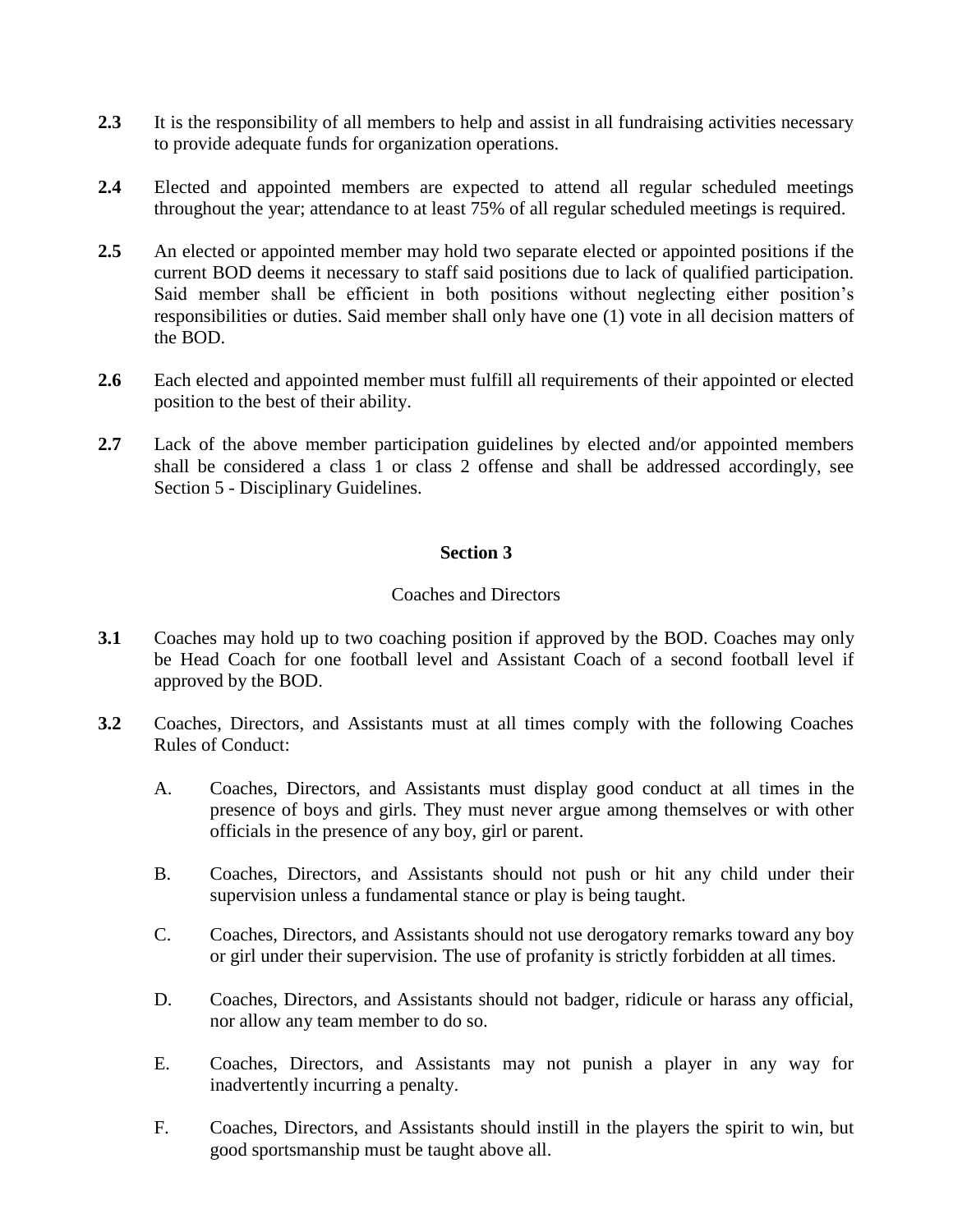- G. Head Coaches and Directors must attend at least one league or franchise required coaching clinic per year.
- H. Coaches, Directors, and Assistants should not purposely teach unethical practices to any boy or girl under his/her care.
- **3.3** The Athletic Director(s) shall be the overall authority in all-coaching matters and shall have full authority and responsibility to pursue disciplinary actions against any coach or director with the approval of the BOD. The Athletic Director(s) shall monitor and enforce the Coaches' Rules of Conduct.
- **3.4** All coaches, directors and trainers must be approved by The Hurricanes BOD and by the FBYFL Board each year.
- **3.5** Any coach or director who is guilty of improper field decorum to the extent that his or her team is penalized for his or her actions, or he or she is ejected from the game by a game official, is subject to disciplinary sanctions and fines.
- **3.6** On the sidelines during the game there shall be a maximum of eight coaches, three trainers, the athletic director, two photographers, and two other BOD members. (According to FBYFL, the thirty to thirty yard line rule continues to be in effect for all coaches, players, and trainers.)
- **3.7** All coaches are to be certified during their first year of coaching and then recertified by USA Football or any other future governing youth football association as directed by The Pecan Grove Hurricanes and FBYFL every following year. Certification includes attendance at Coaching Clinics as determined by the BOD.

## **Section 4**

## Equipment

- **4.1** Player safety shall not be compromised in the purchase of equipment.
- **4.2** Football Equipment and uniforms issued by The Hurricanes shall be the property of The Hurricanes. Equipment shall conform to the following specifications:

Purchased by The Hurricanes:

Helmet: Should include a facemask or double bar type pace guard. Facemask must be made of unbreakable, molded plastic with rounded edges or of rubber-covered wire. Single bar or tubular face guards are prohibited. Approved helmets may be individually purchased from a franchise approved vendor. The flag level is required to wear a soft shell helmet at practice and games as issued by the Pecan Grove Hurricanes.

Padding: Should include soft kneepads at least one half (1/2) inch thick, hip pads, thigh pads, shoulder pads, and spine pads.

Jersey: Block style numbers should be worn on the front and back. Numbers should be of a single color in sharp contrast to that of the jersey and should be four (4) to six (6) inches in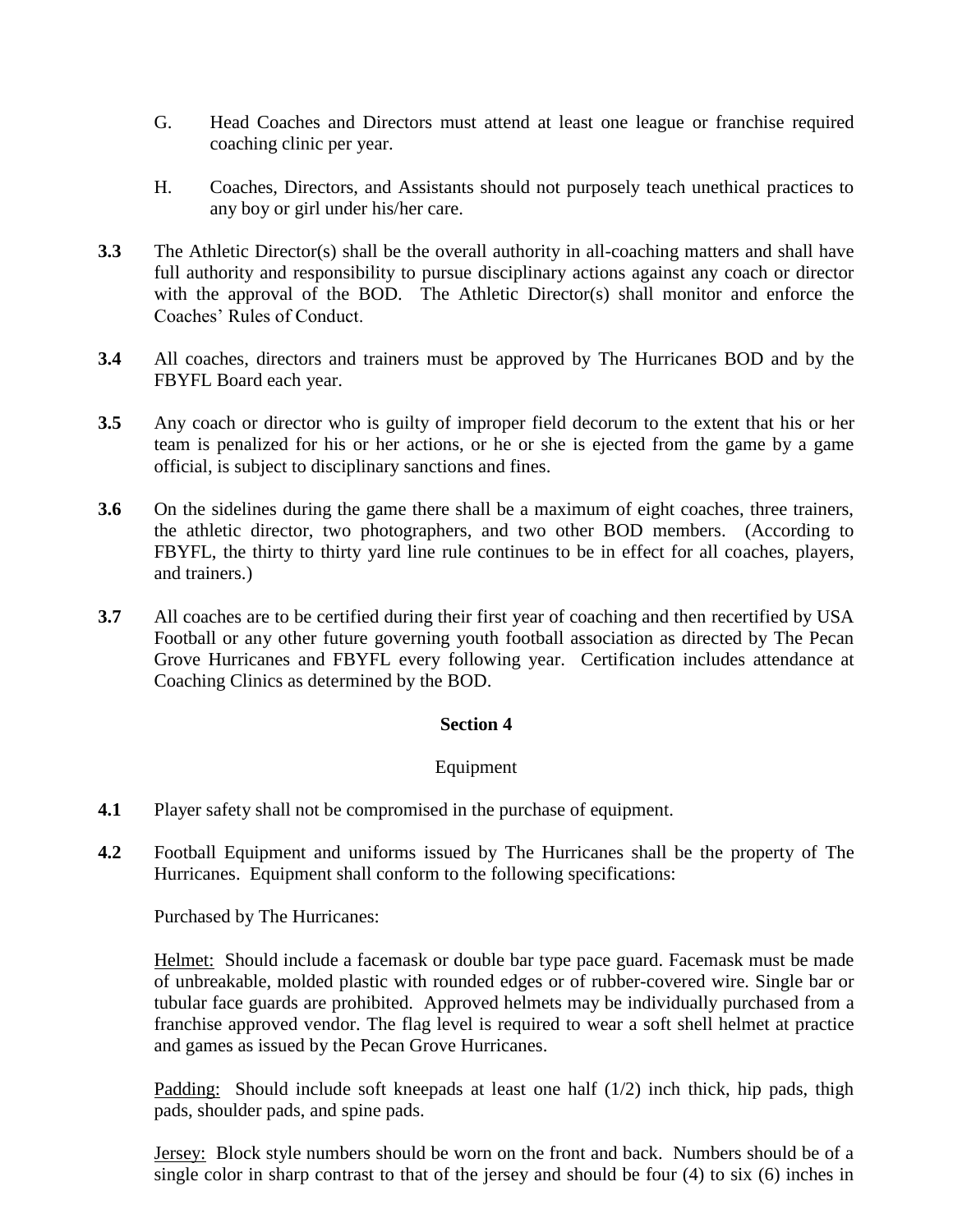height (front and back); and approximately one (1) inch in width. New jerseys shall be purchased each year and shall become the property of the players at the end of the Season.

Ball: The standardized game ball for the flag, freshman and sophomore level is -K-2, and for the junior, and senior level is -TDJ, or its equal.

First Aid Kit: Each division should have a fully equipped first aid kit or trainer kit. Each kit must have the appropriate slings and splints.

Purchased by the participants:

Footwear: Rubber-molded cleats may be worn with athletic socks. Metal cleats are prohibited.

Practice jersey and pants: mesh practice jersey must conform to the team color. The Pecan Grove Hurricanes will provide an option for parents to purchase practice jerseys directly from the Pecan Grove Hurricanes. Flag Practice jerseys may be mesh or a different appropriate material as selected by the Pecan Grove Hurricanes.

Mouth Pieces: Must be worn by all players during practice and games.

Chin strap: must have plastic snaps.

Wristband: May be worn by all pass receivers so the game officials may easily identify them.

**4.3** Cheer equipment and uniforms issued by The Hurricanes shall conform to the following specifications:

Purchased by The Hurricanes:

Cheer uniform: Changes in cheer uniform design shall be approved by the BOD. New uniforms shall be purchased as needed and will include only: top and skirt/shorts. The cost of the uniform shall be included in the registration fee, and shall become the property of the participant at the end of the Season.

Pop-poms: Shall be purchased each year and will become the property of the participant at the end of the Season.

Purchased by the participants:

Accessories: The purchase of coordinating socks, shoes, hair bows, and other accessories may be conducted by each Head Coach and/or Team Mom.

Practice Uniform: The purchase of practice uniforms will be coordinated at the discretion of each head coach/team mom.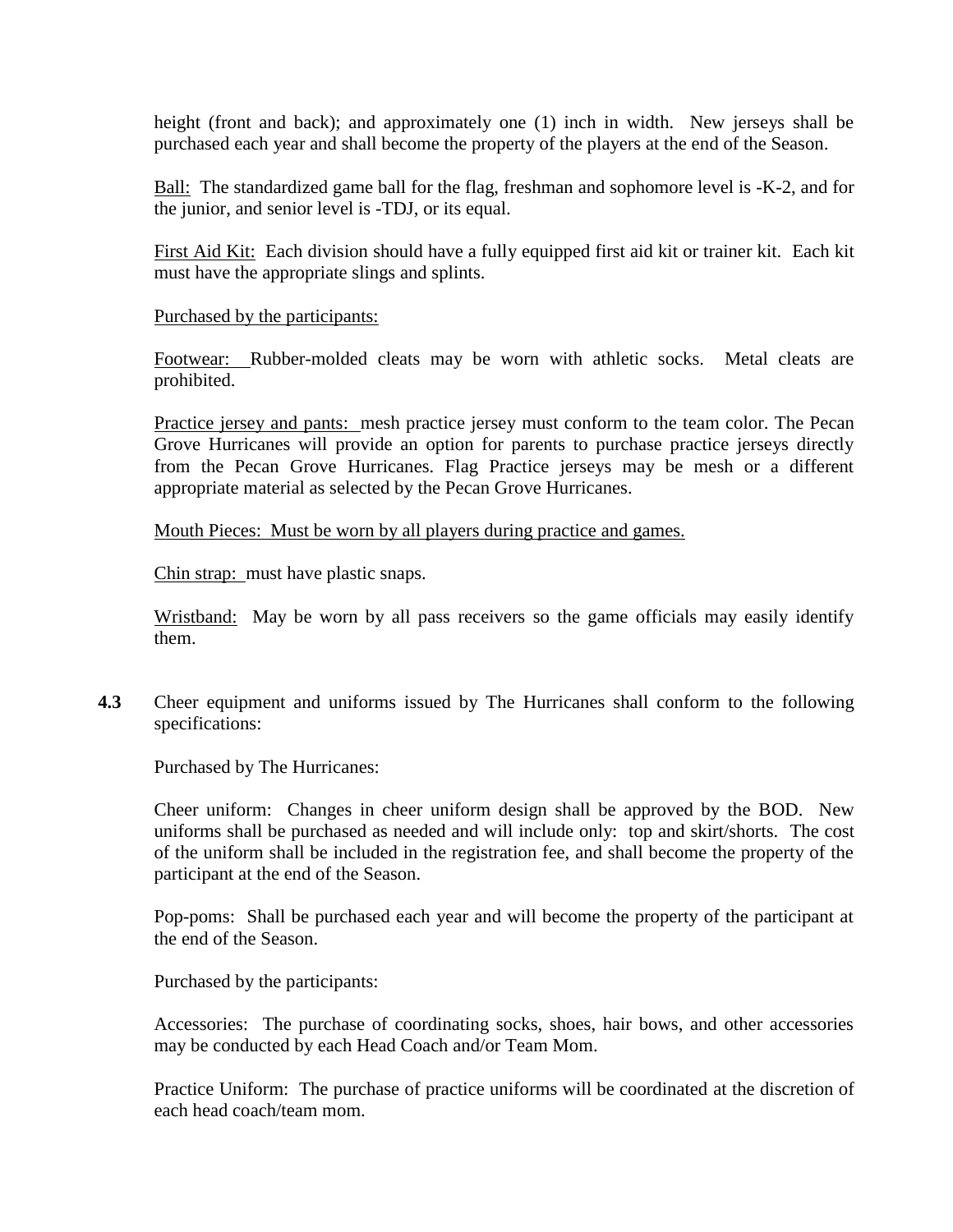#### **Section 5**

#### Disciplinary Guidelines

- **5.1** The Disciplinary Guideline System (DGS) is solely in place to protect the integrity of The Hurricanes and all participants within.
- **5.2** All members shall uphold all disciplinary sanctions and fines in accordance with The Hurricanes' Bylaws, Rules & Regulations. Failure to comply will result in removal from membership.
- **5.3** Each offense against The Hurricanes Bylaws, Rules & Regulations shall be assigned a disciplinary classification, see section 5.6 for predetermined offensive classifications. For all other offenses, not listed in section 5.6, a committee of The Hurricanes BOD shall determine disciplinary classification. The committee shall consist of a minimum of three (3) BOD, two BOD to serve as impartial witnesses and the President, or the Vice President under special circumstances.
- **5.4** The Disciplinary Guideline System shall consist of the following disciplinary classifications; Class 1 - *Severe offense against the association bylaws, rules & regulations.* Class 2 - *Standard offense against the association bylaws, rules & regulations.* Class 3 - *Mild offense against the association bylaws, rules & regulations.*

Each classification shall hold a maximum and minimum disciplinary sanction for offenses against the bylaws, rules & regulations. The following sanction standards will be upheld when issuing disciplinary sanctions, see Table 5.1, Sanction Guidelines.

|                        | Minimum                   | Maximum                   |
|------------------------|---------------------------|---------------------------|
| <b>Class 1: Severe</b> | one $(1)$ week suspension | removal from membership   |
| Class 2: Standard      | $$10.00$ fine             | one $(1)$ week suspension |
| Class 3: Mild          | written warning           | $$10.00$ fine             |
| <b>Coaches ULC</b>     |                           | \$50.00 for each offense  |

Table 5.1: Sanction Guidelines

- **5.5** Sanctions determined within a classification shall be decided on a case by case basis by a committee of The Hurricanes BOD. The committee shall consist of a minimum of three (3) BOD, two BOD to serve as impartial witnesses and the President, or the Vice President under special circumstances.
- **5.6** Several offenses have been identified and a predetermined classification has been assigned. The following list contains these offenses and the classification for each.

Class 1 – Severe Offenses Theft Intoxication on field Fighting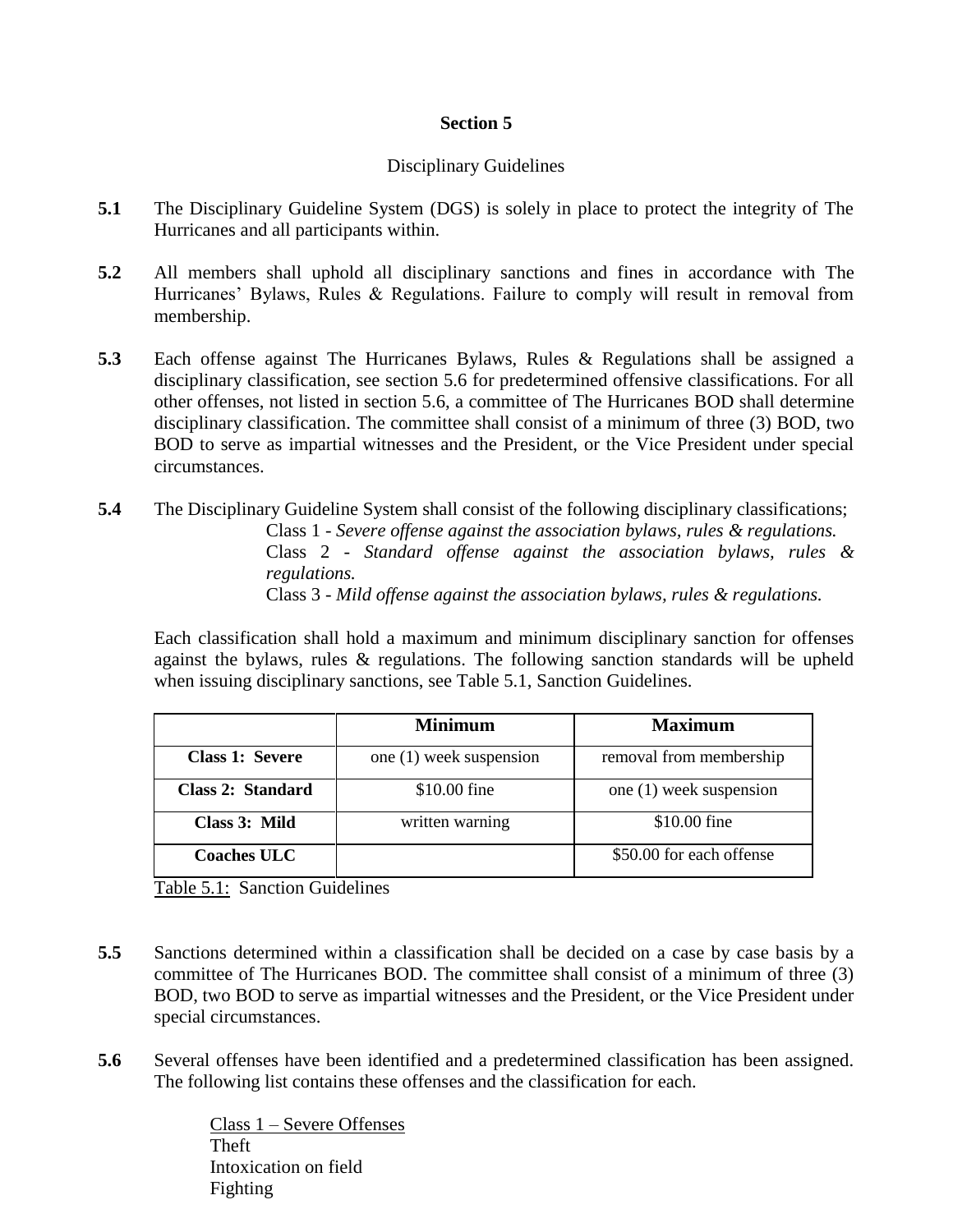Physical abuse of a child Verbal abuse to a child Grave disrespect to League Official, FBYFL Board member or Hurricanes BOD member Fraud (utilizing The Hurricanes name for non-association business) Three (3) separate incidents of class 2 offenses Five (5) separate incidents of class 1 offenses

Class 2 – Standard Offenses Bad Language Disrespect to fellow members Disrespect to a parent(s) Unfair treatment to a player(s) Neglecting position responsibilities Arguing in the presence of participants

Class 3 - Offenses Displaying derogatory conduct Lack of participation in association functions Occurring a penalty during a game due to misconduct

#### **Section 6**

#### Participant Registration

- **6.1** Registration dates shall be determined by The Hurricanes BOD each year.
- **6.2** Each level of tackle football participants shall have a maximum of thirty (30) players and a minimum of seventeen (17). Flag football shall have a minimum of thirteen (13) players and a maximum of twenty (20). If feasible, each level of cheer shall have a minimum of four (4) participants. Once a minimum count on each cheer squad is fulfilled, additional members may be added to any squad to a maximum of 16 on any squad.
- 6.3. All football participants shall be assigned to teams based on the rules and regulations set forth by the FBYFL. All cheer participants shall be assigned to squads based on the age guidelines for football with the following exceptions: 1) a cheerleader may cheer on level up or down from their appropriate FBYFL level. 2) a younger sibling cheerleader may cheer on/for the sibling's squad given that the level adjustment is no more than two levels up from the regularly assigned squad.
- **6.4** No participant may be enrolled in any other football program during regular Hurricanes football season while participating with The Hurricanes. Violation of this regulation is cause for a mandatory suspension of the individual from further competition for the remainder of the current season.
- **6.5** Participants must be ranging in age from five (5) years old to twelve (12) years of age on or before September 1.
- **6.6** Player eligibility subject to age, grade level, and weight limitations and such limitations shall be determined each season by the FBYFL.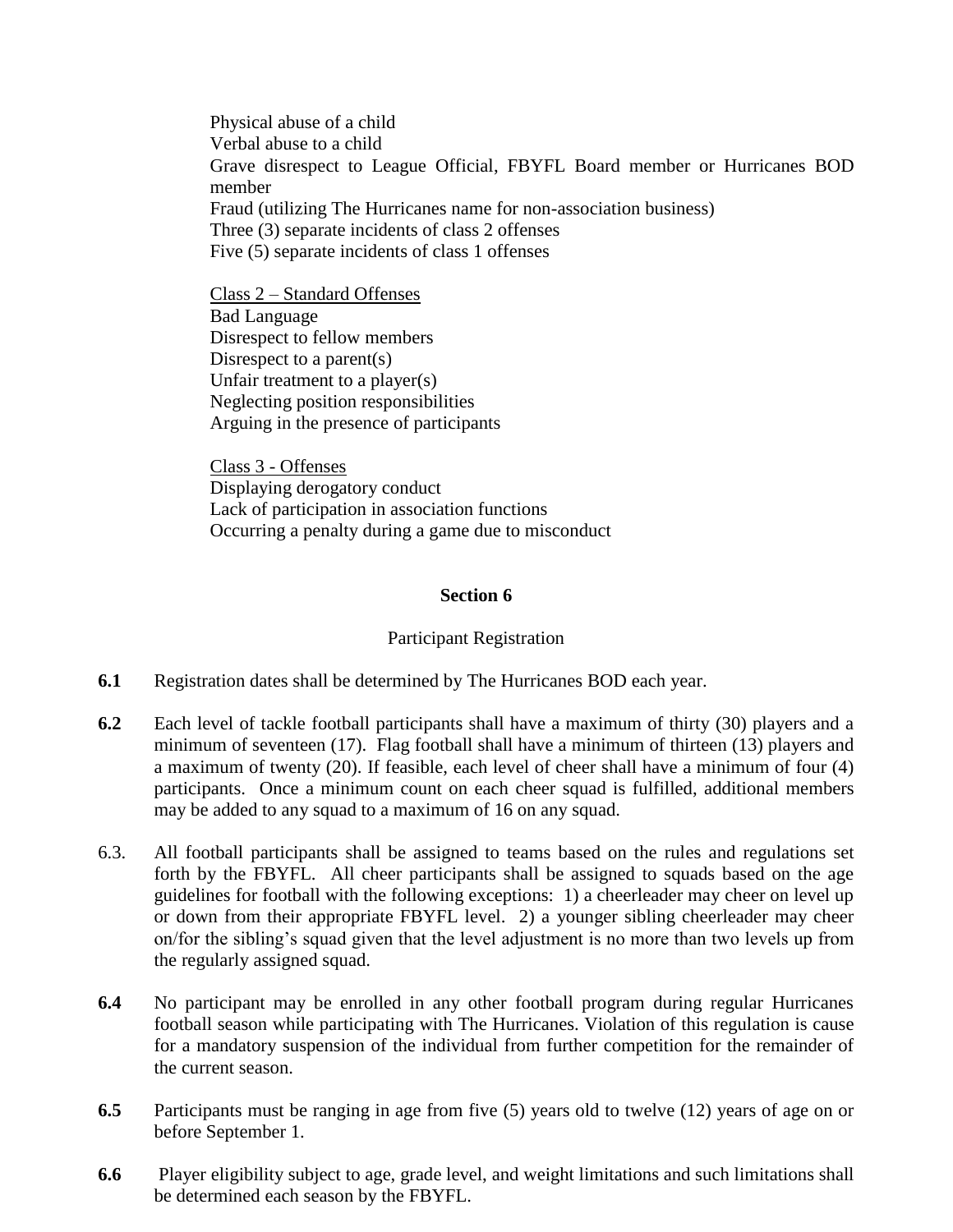- **6.7** The Hurricanes shall have five (5) football teams: flag, freshman, sophomore, junior, and senior. Players shall be assigned by age, grade, and weight according to the FBYFL current team structure. Players will be assigned to a team first and foremost in strict accordance with the age and weight guidelines set forth by the FBYFL. Players may be reassigned by the FBYFL at the League weigh-in and records evaluation.
- **6.8** The Hurricanes shall have as many as five separate cheerleader groups, one for each level of play. Cheer is non-competitive during the Season and follows the ByLaws of the FBYFL. Hurricanes cheerleaders will participate in the League sponsored Cheer Extravaganza at least at the minimum levels required by the FBYFL Board. It will be the discretion of the Cheer Director to assign cheerleaders to teams.
- **6.9** There will not be any waivers to any participant that does not meet the criteria for participation in the FBYFL. Violation of this rule is grounds for automatic game forfeiture and distribution of disciplinary sanctions to all members involved.

## **6.10 Participant Registration** *Definitions*

- a. **Participants/Hurricanes:** all children registered with The Pecan Grove Hurricanes during the season and completing the season in good standing.
- b. **Good Standing:** All fees have been paid on time and all equipment returned on time. Furthermore, the participant has solid participation in practices/games and has demonstrated good sportsmanship.
- c. **Returning**: Returning participants are those that played tackle or flag Football or cheered the previous year in The Hurricanes organization. They must have completed the previous season unless prevented from doing so due to injury or other extenuating circumstances. The Family must be in good standing with The Hurricanes organization. Returning Hurricanes must complete an application for the upcoming season on or before the date to be determined by the BOD.
- d. **Legacy**: To be considered a Legacy player the player in questions shall be the following criteria:
	- i. Be a younger sibling of an older sibling who played tackle Football the previous year OR the younger sibling of an older sibling who cheered or played flag football during the previous 2 years. The older sibling must also be a returning player or have participated through their Senior Level of cheer or tackle football. Exceptions will be considered for documented injuries/illnesses.
	- ii. Siblings may be sibling, step-sibling or half-sibling.
	- iii. The Family must also be in good standing with The Hurricanes organization.
	- iv. Legacy players must complete an application for the upcoming season on or before the date to be determined and published by the BOD prior to March 1 of that year to secure their position.
- e. **New:** any participant that is not categorized as "returning" or "legacy" by the above definitions, including the registration deadline caveat.

## **6.11 Registration Priority**: Teams will be filled in the following order:

# a. **1 st Priority: Returning**

i. Tackle football players to tackle football teams. Flag players to flag team. Cheer to cheer squads.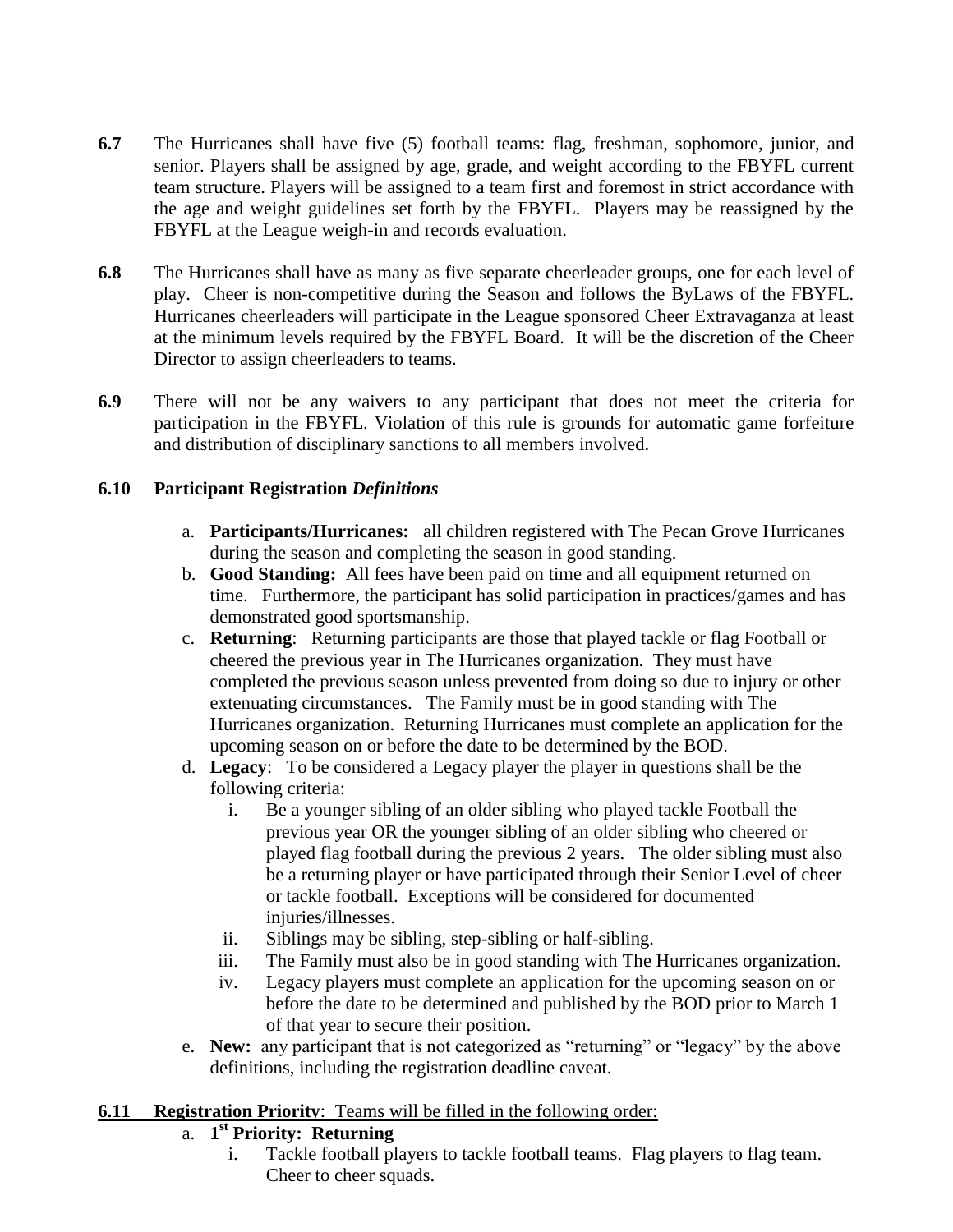- ii. No returning status will be guaranteed between the three sporting activities listed above
- iii. 7year old Freshman 6yr old Flag players returning for a position on the Freshman Football team shall be given a spot on the Freshman team unless the child is considered to be a safety risk at the joint discretion of the Head Coach and Athletic Director. If these two can not agree the franchise president shall vote for the tie breaker. If the president holds one of these positions the VP shall break the tie.
- b. **2 nd priority: Legacy**
	- i. Cheer all younger siblings of older sibling Hurricanes will be granted positions on a squad as assigned by the Cheer Director.
	- ii. Flag football all 5 and 6yr olds will be granted position on Flag team unless team already has 20 players due to returning players. 6yr old's will be given priority over 5yrs olds if more than 20 apply for positions. All legacy players  $(5 \& 6 \text{ year}$  olds) must be placed on team prior to any new players being added.
	- iii. For Football legacy status to apply, player must begin play at first year of eligibility which is age 5. 7 year old Freshmen/Sophomores/Junior/Senior football – positions granted will be at the discretion of the Coach and Athletic Director. If these two can not agree the franchise president shall vote for the tie breaker. If the president holds one of these positions the VP shall break the tie.

# c. **3 rd priority: New**

- i. All Legacy and returning status shall be forfeited for anyone who has not completed and submitted an official FBYFL application for the upcoming season on or before the date to be determined by the BOD to secure their position. All participants that have forfeited their status must register as new.
- ii. Coaches and BOD members may collect applications for new participants (non-legacy and non-returning) prior to the open registration date which will be determined and published by the BOD by March 1.
- iii. Coaches and BOD members may accept/register new participants the day after open registration.

## 6.12 Player Removal from Team

- a. If the AD and the Headcoach determine that it is an issue for a child to participate or continue to participate in flag or tackle football or cheer for any reason, the AD and Headcoach may jointly recommend removing the child from the team. They must present this to the BOD for discussion and approval prior the removal of the child. Prior to the BOD meeting where the vote shall occur, the following requirements shall be met: the Head Coach and AD shall have addressed the concerns with the parents prior to bringing the issue to the BOD, including informing them of the recommendation to remove the child and offer them the chance to address the BOD directly, the removal proposal shall be presented on the meeting agenda no less than 72 hours prior to the meeting, the Head Coach and AD shall present the issue at the BOD meeting. A vote on this recommendation shall require a minimum of 75% of the BOD to be present for a motion to vote, and the motion must have 75% approval of the members present to pass. Removal of a player shall be handled with the utmost discretion to keep the best interest of the child in mind.
- b. If a player has habitual absences they may be subject to removal from the team at the discretion of the head coach and athletic director with BOD approval.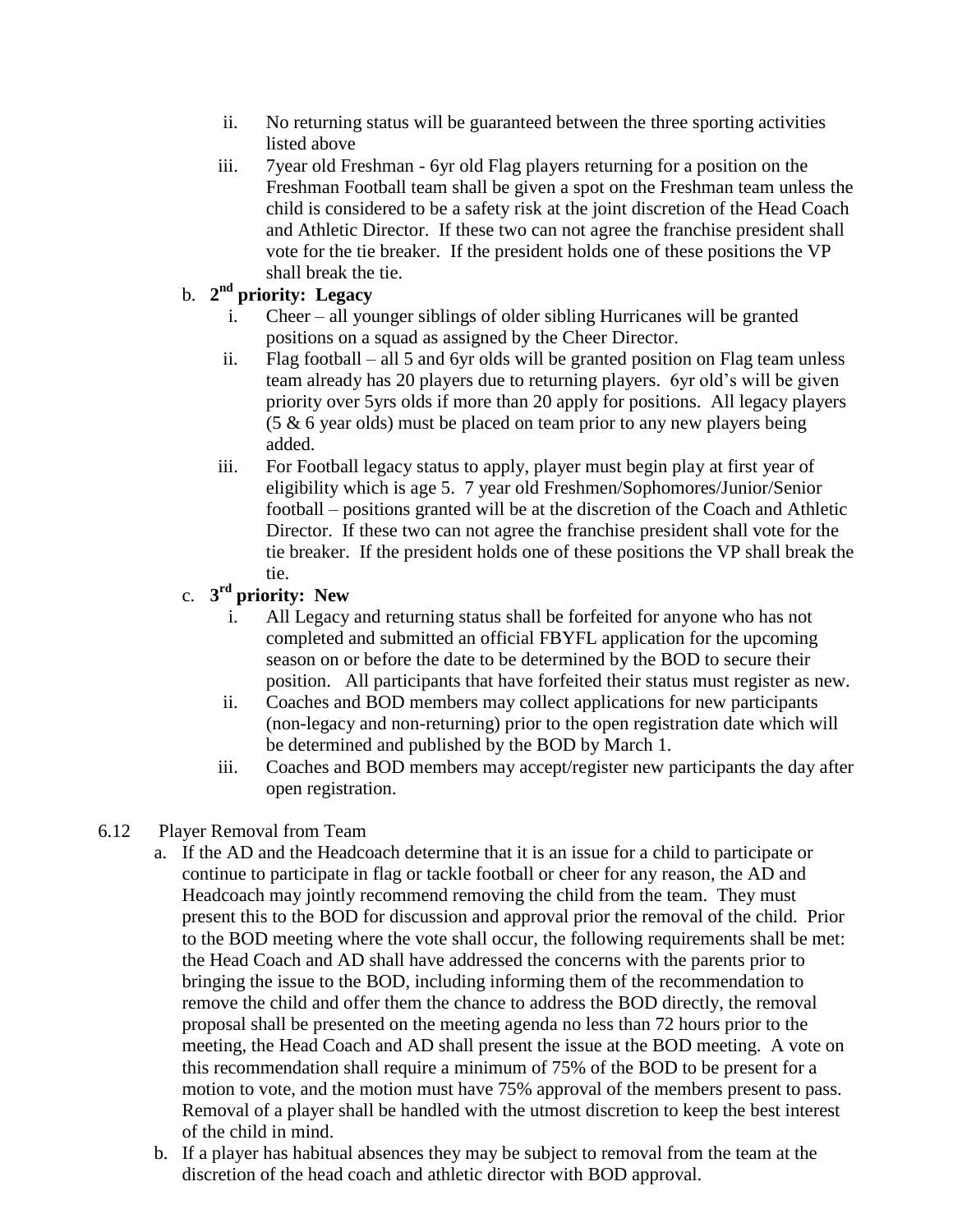#### 6.13 Other Notes

- a. Gators and Hurricanes should rotate who goes  $1<sup>st</sup>$  each year for open registrations. The organizations should discuss in January/February to align on dates.
- b. It is recommended to hold open registration in March timeframe. A \$50 deposit should be due at returning player and open registration and all money should be due before the first day of practice. After fittings and fees, no money is refundable and it is recommended to collect at least 25% of the total amount due at fittings and fees and thereafter for new registrants. Collecting a deposit during pre-registration has been determined to be good practice.
- c. As part of the PGYSA, The Hurricanes should follow the PGYSA guidelines regarding registration of players and cheerleaders from the designated service area, if any such guidelines are available.

#### Section 7

#### Season Play and Operations

- **7.1** Practice start date for the season shall be determined each year by FBYFL.
- **7.2** A practice session is defined as any occasion when three (3) or more players and at least one (1) coach assembles for scrimmage, lectures, or instruction.
- **7.3** To be eligible to play in any contest, a player must have participated in at least two (2) practice sessions of that week. The Head Coach and Athletic Director may waive this penalty under mutual agreement.
- **7.4** All players must participate in each contest according to the FBYFL's, "Minimum Play Rule".
- **7.5** Any player who is ejected from a game by a game official for bad sportsmanship or any other reason must be reported to the BOD and is expected to attend games to support his or her team during the suspension period.
- **7.6** The decision to suspend or cancel scheduled games due to hazardous weather, field or other conditions shall be made mutually by opposing team's presidents. Failing agreement, the decision shall be made by the head game official. Rescheduling of such games shall be by mutual agreement of the team presidents. Failing agreement, the matter shall be handled by FBYFL Board of Directors.
- **7.7** The playing rules shall be the same as those enumerated in the FBYFL's bylaws.
- **7.8** All players and cheerleader members must be enrolled in the insurance program adopted by FBYFL.
- **7.9** No participant may partake in any game or practice session until such time as insurance coverage is effective.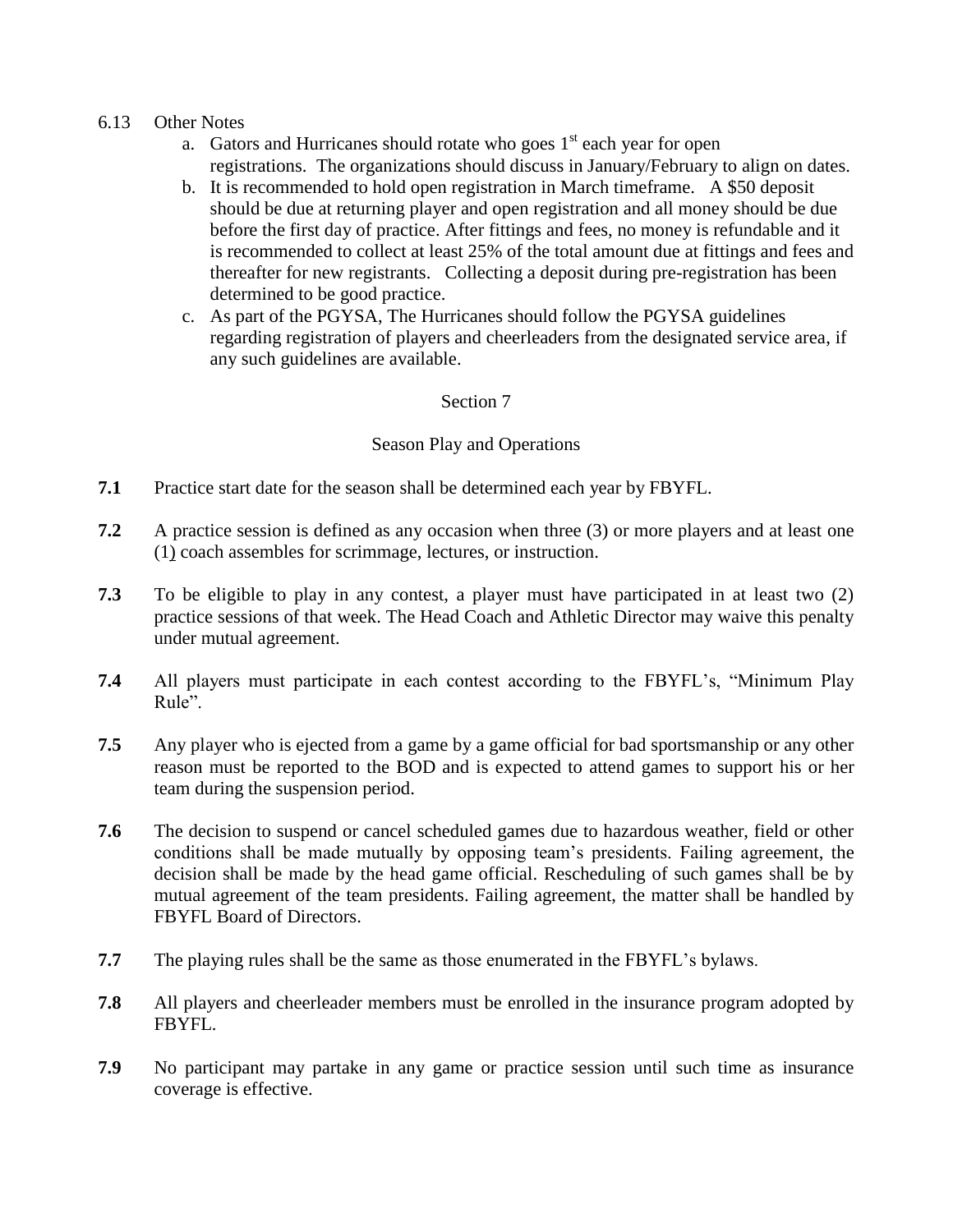#### Section 8

#### CONFLICT OF INTEREST POLICY

#### **8.1 Purpose**

The purpose of the conflict of interest policy is to protect this tax-exempt organization's (Organization) interest when it is contemplating entering into a transaction or arrangement that might benefit the private interest of an officer or director of the Organization or might result in a possible excess benefit transaction. This policy is intended to supplement but not replace any applicable state and federal laws governing conflict of interest applicable to nonprofit and charitable organizations.

#### **8.2 Definitions**

1. *Interested Person.* Any director, principal officer, or member of a committee with governing board delegated powers, who has a direct or indirect financial interest, as defined below, is an interested person.

2. *Financial Interest.* A person has a financial interest if the person has, directly or indirectly, through business, investment, or family:

a. An ownership or investment interest in any entity with which the Organization has a transaction or arrangement;

b. A compensation arrangement with the Organization or with any entity or individual with which the Organization has a transaction or arrangement; or

c. A potential ownership or investment interest in, or compensation arrangement with, any entity or individual with which the Organization is negotiating a transaction or arrangement.

Compensation includes direct and indirect remuneration as well as gifts or favors that are not insubstantial.

A financial interest is not necessarily a conflict of interest. Under Article III, Section 2, a person who has a financial interest may have a conflict of interest only if the appropriate governing board or committee decides that a conflict of interest exists.

#### **8.3 Procedures**

1. *Duty to Disclose.* In connection with any actual or possible conflict of interest, an interested person must disclose the existence of the financial interest and be given the opportunity to disclose all material facts to the directors and members of committees with governing board delegated powers considering the proposed transaction or arrangement.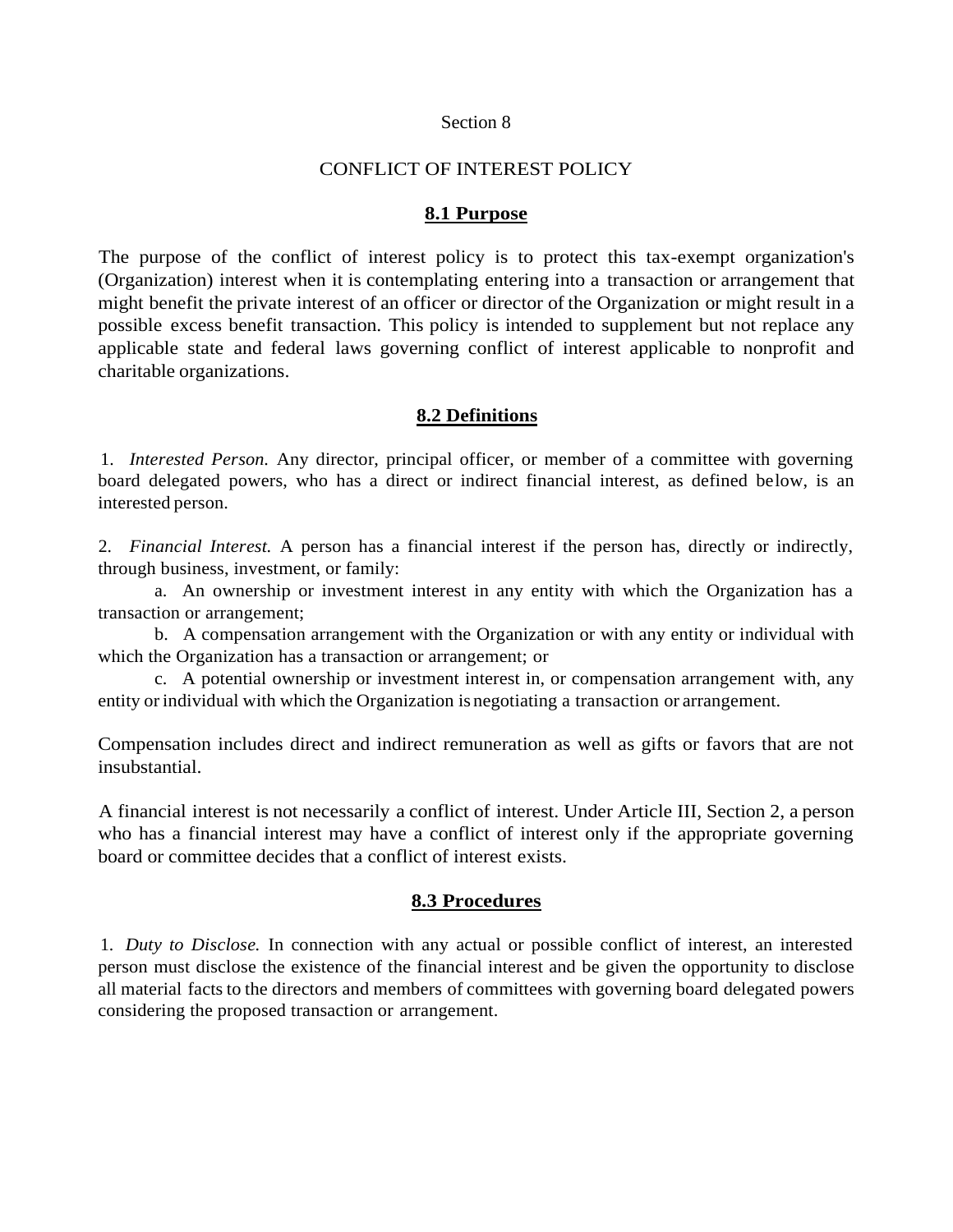#### 2. *Determining Whether a Conflict of Interest Exists.*

After disclosure of the financial interest and all material facts, and after any discussion with the interested person, he/she shall leave the governing board or committee meeting while the determination of a conflict of interest is discussed and voted upon. The remaining board or committee members shall decide if a conflict of interest exists.

#### *3. Procedures for Addressing the Conflict of Interest.*

a. An interested person may make a presentation at the governing board or committee meeting, but after the presentation, he/she shall leave the meeting during the discussion of, and the vote on, the transaction or arrangement involving the possible conflict of interest.

b. The chairperson of the governing board or committee shall, if appropriate, appoint a disinterested person or committee to investigate alternatives to the proposed transaction or arrangement.

c. After exercising due diligence, the governing board or committee shall determine whether the Organization can obtain with reasonable efforts a more advantageous transaction or arrangement from a person or entity that would not give rise to a conflict of interest.

d. If a more advantageous transaction or arrangement is not reasonably possible under circumstances not producing a conflict of interest, the governing board or committee shall determine by a majority vote of the disinterested directors whether the transaction or arrangement is in the Organization's best interest, for its own benefit, and whether it is fair and reasonable. In conformity with the above determination it shall make its decision as to whether to enter into the transaction or arrangement.

#### *4. Violations of the Conflicts of Interest Policy.*

a. If the governing board or committee has reasonable cause to believe a member has failed to disclose actual or possible conflicts of interest, it shall inform the member of the basis for such belief and afford the member an opportunity to explain the alleged failure to disclose.

b. If, after hearing the member's response and after making further investigation as warranted by the circumstances, the governing board or committee determines the member has failed to disclose an actual or possible conflict of interest, it shall take appropriate disciplinary and corrective action.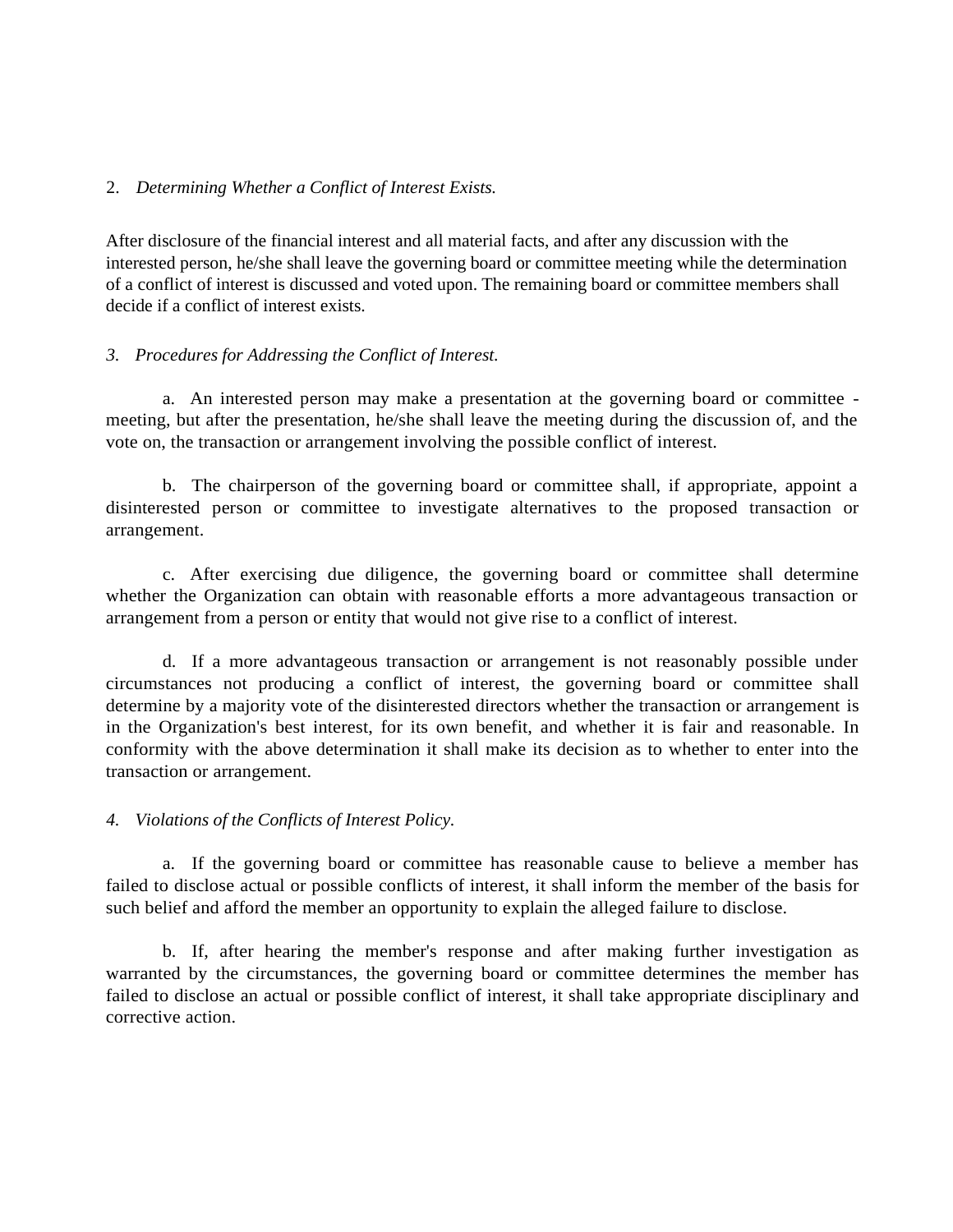#### **8.4 Records of Proceedings**

The minutes of the governing board and all committees with board delegated powers shall contain:

a. The names of the persons who disclosed or otherwise were found to have a financial interest in connection with an actual or possible conflict of interest, the nature of the financial interest, any action taken to determine whether a conflict of interest was present, and the governing board's or committee's decision as to whether a conflict of interest in fact existed.

b. The names of the persons who were present for discussions and votes relating to the transaction or arrangement, the content of the discussion, including any alternatives to the proposed transaction or arrangement, and a record of any votes taken in connection with the proceedings.

## **8.5 Compensation**

a. A voting member of the governing board who receives compensation, directly or indirectly, from the Organization for services is precluded from voting on matters pertaining to that member's compensation.

b. A voting member of any committee whose jurisdiction includes compensation matters and who receives compensation, directly or indirectly, from the Organization for services is precluded from voting on matters pertaining to that member's compensation.

c. No voting member of the governing board or any committee whose jurisdiction includes compensation matters and who receives compensation, directly or indirectly, from the Organization, either individually or collectively, is prohibited from providing information to any committee regarding compensation.

#### **8.6 Annual Statements**

Each director, principal officer and member of a committee with governing board delegated powers shall annually sign a statement which affirms such person:

- a. Has received a copy of the conflicts of interest policy,
- b. Has read and understands the policy,
- c. Has agreed to comply with the policy, and

 d. Understands the Organization is charitable and in order to maintain its federal tax exemption it must engage primarily in activities which accomplish one or more of its tax-exempt purposes.

## **8.7 Periodic Reviews**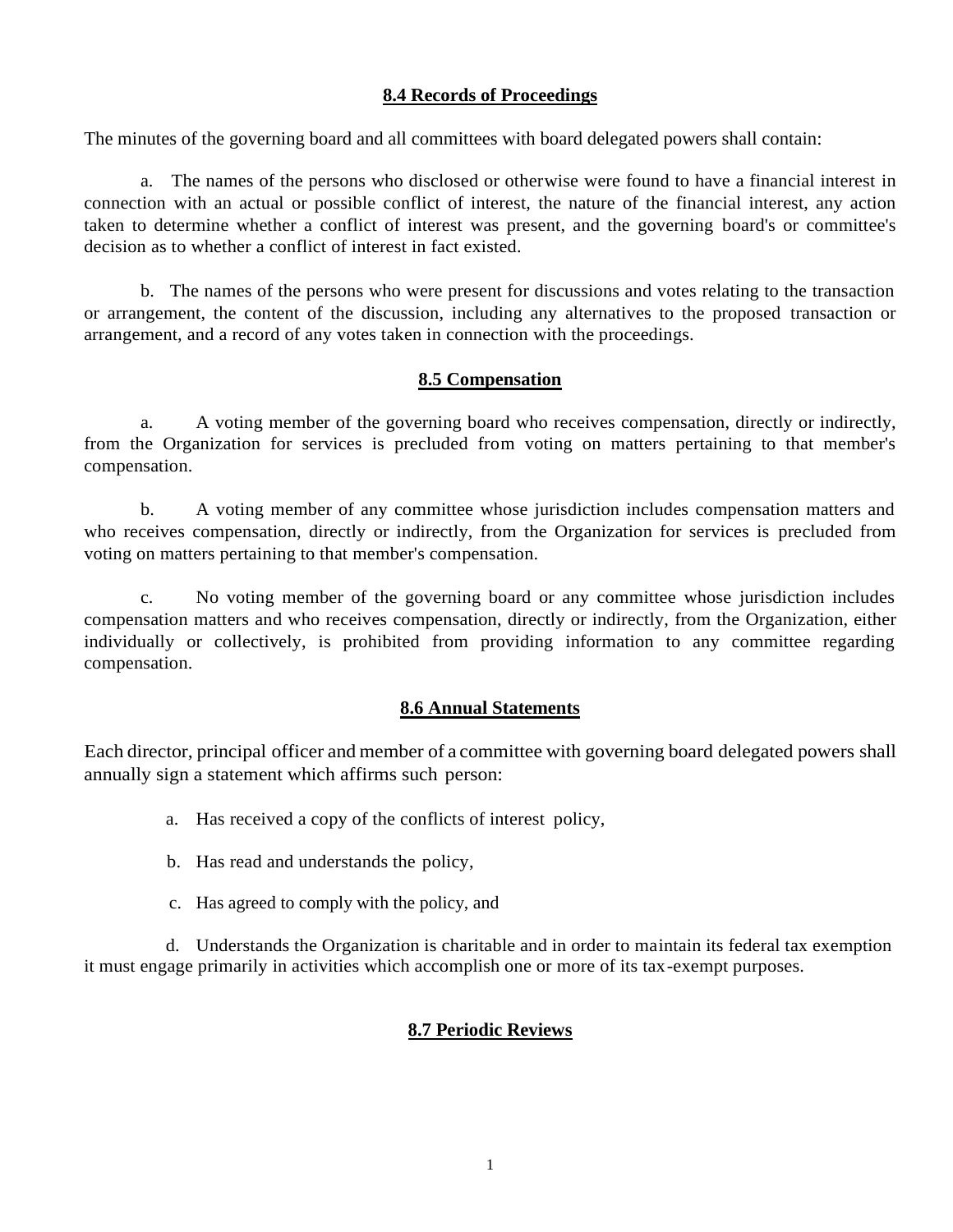#### **PECAN GROVE HURRICANES**

To ensure the Organization operates in a manner consistent with charitable purposes and does not engage in activities that could jeopardize its tax-exempt status, periodic reviews shall be conducted. The periodic reviews shall, at a minimum, include the following subjects:

a. Whether compensation arrangements and benefits are reasonable, based on competent survey information, and the result of arm's length bargaining.

b. Whether partnerships, joint ventures, and arrangements with management organizations conform to the Organization's written policies, are properly recorded, reflect reasonable investment or payments for goods and services, further charitable purposes and do not result in inurement, impermissible private benefit or in an excess benefit transaction.

#### **8.8 Use of Outside Experts**

When conducting the periodic reviews as provided for in Article VII, the Organization may, but need not, use outside advisors. If outside experts are used, their use shall not relieve the governing board of its responsibility for ensuring periodic reviews are conducted.

#### **Section 9**

#### Amendment Procedures

- **8.1** Sections or subsections of these rules and regulation may be modified, added or deleted provided the following procedures are observed.
- **8.2** The proposed change must have at least two (2) BOD sponsoring change.
- **8.3** The sponsoring members must submit typed copies of the proposed amendment to all voting members while a quorum is assembled at a team meeting that was called at least with one (1) week's notice that the proposed change will be an agenda item.
- **8.4** In the event that all voting members are not present, the sponsoring member must deliver, either personally or by email, copies of the proposed change to the absent members.
- **8.5** At another meeting at least two (2) weeks after the last voting member received a copy of the proposed change, such change may be adopted by a 2/3 quorum of the appointed members.
- **8.6** Following adoption of the proposed changes, it will be the responsibility of the Secretary to distribute to all voting members updated copies of the bylaws, rules, and regulations with the appropriate amendment number and date of adoption noted.
- 8.7 Changes to the bylaws can only be made at the last BOD meeting of each year.